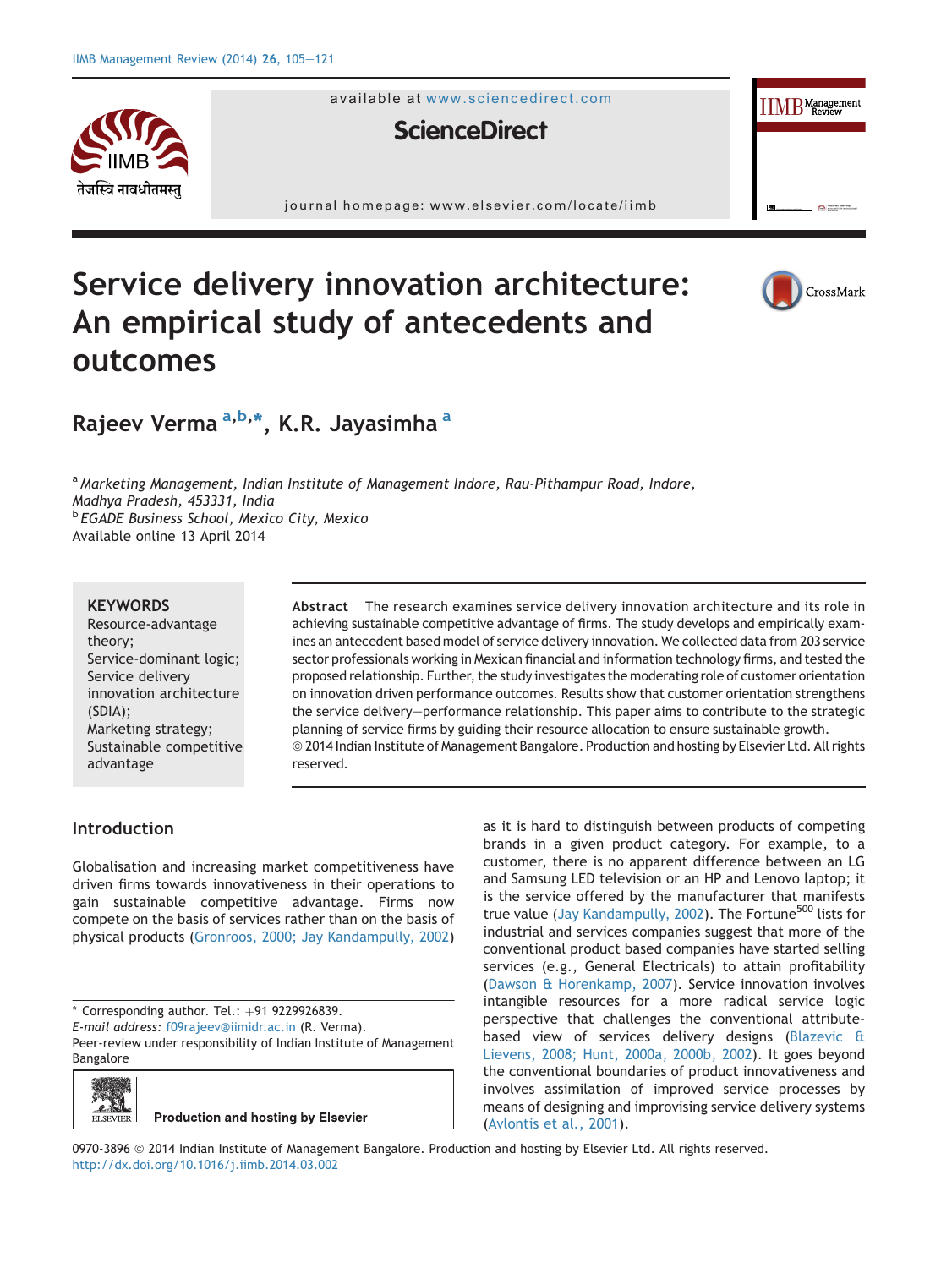Firms carrying innovative business architecture reap substantial benefits by providing new solutions to the customer interface, new distribution methods and improved application of technology in the service process, new forms of operation with the supply chain or new ways to manage services [\(Miles, 2008\)](#page-16-0). This unique architectural approach extends the applicability of service delivery systems and innovations over and above the classical four pronged IHIP (inseparability, heterogeneity, intangibility, and perishability) framework [\(Lovelock & Gummesson,](#page-16-0) [2004](#page-16-0)). To differentiate their businesses from competitors, firms look for competitive advantage in terms of technological upgradation, knowledge integration, and networking of organisational resources ([Conner & Prahalad,](#page-15-0) [1996](#page-15-0)). [Bharadwaj, Varadarajan, and Fahy \(1993\)](#page-15-0) discuss the specific combinations of resources (basic, interconnected, and composite) that are unique to service industries with respect to firm competitive advantage. Business partner collaboration, customer co-creation and optimising resource utilisation efforts have improved shareholder value, capability to innovate, and in turn, performance [\(Karpen, Bove, & Lukas, 2012; Lusch, Vargo, & O'Brien,](#page-16-0) [2007; Madhavaram & Hunt, 2008; Vargo & Lusch, 2004,](#page-16-0) [2006, 2008](#page-16-0)). A number of IT and banking firms have conducted independent research to make their service delivery processes more innovative and efficient (e.g. SAP, Infosys, TCS, HSBC, Deutsche, Citi, JPMorgan, ING Group).

Literature suggests that resource advantage theory of competition (R-A) by [Hunt \(2000a\)](#page-15-0) and service-dominant logic (SDL) by [Vargo and Lusch \(2004\)](#page-16-0) are two fundamental approaches to discuss service innovation at firm level. Applying these frameworks, various models have been proposed to measure effectiveness of service innovation ([Chen, Tsou, & Huang, 2009; Ordanini &](#page-15-0) [Parasuraman, 2011; Storey & Kahn, 2010\)](#page-15-0). For example, banking firms have led service delivery innovation in the past through online banking, ATMs, international money transfers, and more recently through mobile banking facilities. However, the issue dealt with in previous studies [\(Madhavaram & Hunt, 2008; Prahalad & Ramaswamy, 2004\)](#page-16-0) is the relationship between operand resources and profitability observed among firms. When one looks atco-creation and knowledge integration as an antecedent of firm innovation, many new research questions arise. Our review found that the previous literature has neglected the potential of operant resources in service development and innovation; hence there is a call for more research in this domain. Although, there is substantial ongoing research on service innovation, the work has not been contextualised in

terms of optimum utilisation of operand and operant resources for firm competitiveness ([Beresford, Pettit, &](#page-14-0) [Whittaker, 2005; Storey & Kahn, 2010](#page-14-0)).

Looking into the gaps detailed above, this paper empirically investigates and puts forward integrated service delivery innovation architecture (ISDIA) for investigating the role of various actors in market competitiveness (Box 1). Further, it explores the role of customer orientation in the context of service delivery innovation process. The study investigates the linkage between market orientation of the firm and its competitive advantage. This paper addresses how firms can effectively harmonise various drivers of service co-creation with firm performance and contributes to the marketing literature by proposing guidelines for development and implementation of innovation models.

This paper contributes to the marketing literature by proposing guidelines on how these models should be developed and implemented in different business contexts based on the proposed framework. In the following sections the theoretical background, conceptual framework, research methodology, and results have been discussed, as also the managerial implications and avenues for future research. The conclusion forms the last section of the paper.

#### Reviewed literature

In the research context of service innovation concept evolution, there has been a strong focus on the development of a classification system that can capture the dynamics of service firms. It is established that existing notions of innovation in the manufacturing sector cannot simply be transposed to the service sector [\(Hipp & Grupp, 2005](#page-15-0)). Hence, various authors have proposed classification of service innovation deriving core concepts from manufacturing, with a view to obtaining a better understanding of innovation in services. These approaches have tried to demonstrate how their implementation improves firms' competitive advantage. Apart from this taxonomic contribution, theoretical contributions have been made by [Hunt and Morgan \(1997\)](#page-15-0) to explain the role of various firm level resources in service innovation process. [Vargo and](#page-16-0) [Lusch \(2004\)](#page-16-0) proposed service-dominant logic approach to explain the phenomenon of new service development (NSD) in service based economies.

The concept of service innovation measurement has gradually evolved over the past many decades. [Schumpeter](#page-16-0) [\(1939\)](#page-16-0) discussed five core areas of innovation covering product innovation, process innovation, market innovation,

#### Box 1. Architectural approach.

Service innovation architecture designs and develops the extended service model that connects the service innovation framework of a firm with its marketing strategy. The terminology of service innovation architecture has been coined by the Object Management Group (OMG). The purpose of service architecture is to demonstrate the implications of innovation activities in terms of financial and non financial outcomes. Although, there is substantial research on service innovation, the work has not been contextualised from the perspective of strategic positioning of firms in competitive markets [\(Storey & Kahn, 2010\)](#page-16-0). To succeed on this, the marketing discipline must look beyond its conventional boundaries and strive for an interdisciplinary service architecture perspective across the disciplines of marketing, human resource, and strategy.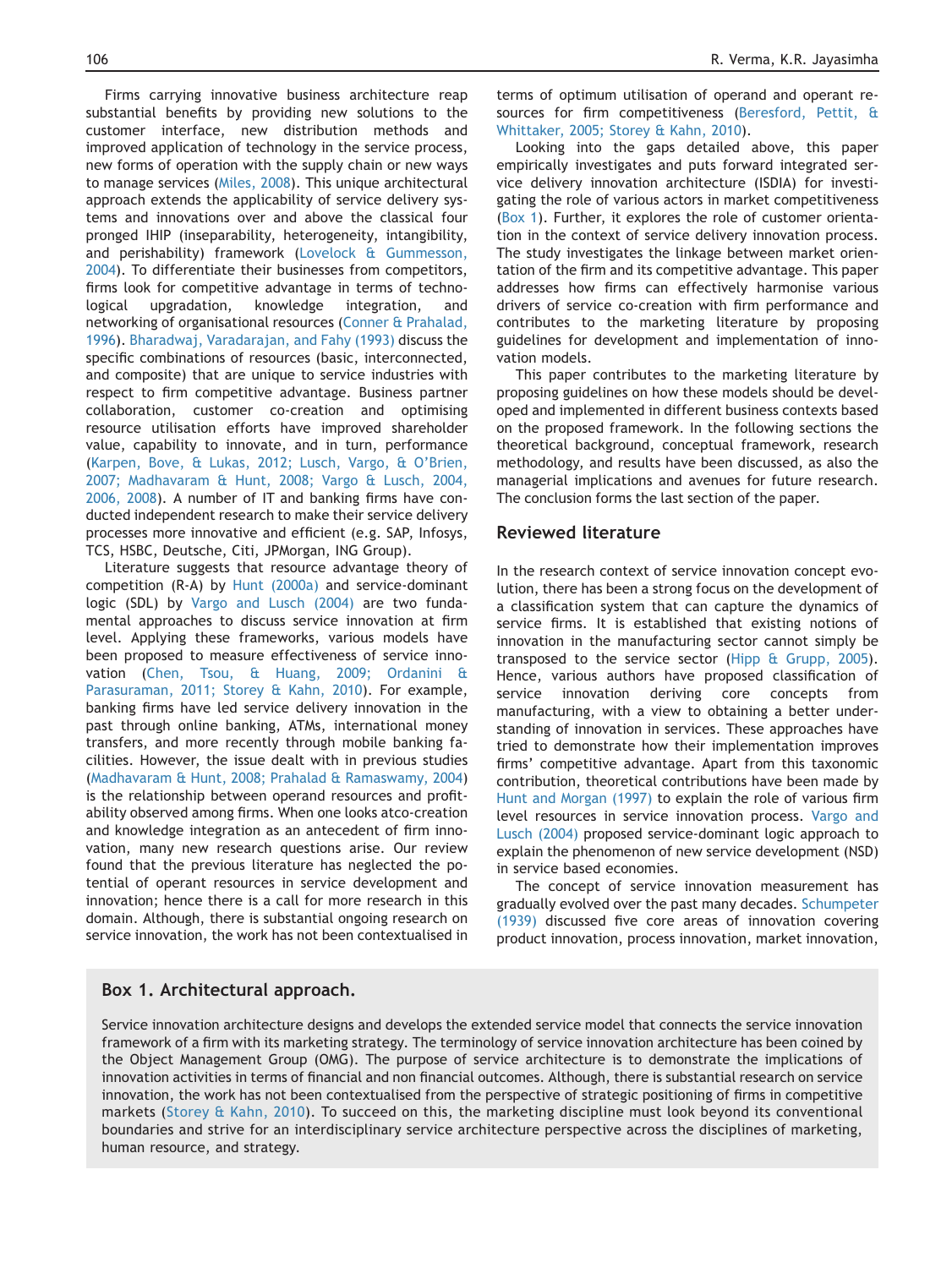<span id="page-2-0"></span>input innovation, and organisational innovation. [Roger](#page-16-0) [\(1962\)](#page-16-0) classified innovations as radical and incremental, a typology well accepted in new product or new service development. The taxonomic literature has also been enriched by [Gallouj and Olivier's \(1997\)](#page-15-0) work on service classification focussing on the black box of the innovation process and specifying innovation by improvement, addition/subtraction, substitution and recombination. [Hertog](#page-15-0) [\(2000\)](#page-15-0) identified four dimensions of service innovation which include service provider, client interface, service delivery system, and technology options. [Avlonitis, Paulina,](#page-14-0) [& Spiros \(2001\)](#page-14-0) notably argued for assimilation of the concept of product innovation in service science. He proposed innovation in services at the product (new service development) as well as process level (service delivery innovation).

However, the recent research on service innovation has been dichotomised based on the theoretical underpinning of the resource advantage (R-A) theory of competition by [Hunt \(1995\)](#page-15-0) and the service dominant logic (SDL) framework by [Vargo and Lusch \(2004\)](#page-16-0). The determinants under R-A framework have been classified under socioeconomic actors, process flows, value co-creation, and availability of operant resources. The dynamic interdisciplinary resource advantage theory maintains that key growth results from innovations that stem from the process of competition. The process is facilitated by economic institutions that foster economic growth ([Hunt, 2011\)](#page-15-0). Economic growth results from the competitive advantage in the resources  $-$  not only in tangible ones, but more importantly in intangible resources. Using the R-A theory the relation between firm output and inherent resources can be explained as Output =  $f$   $({\Sigma}$  tangible resources), ( ${\Sigma}$  intangible resources)}. Tangible resources include financial, physical, and legal resources whereas the intangible include human, information, and relational resources.

The service dominant logic [\(Vargo & Lusch, 2004\)](#page-16-0) advocates consumer as resource integrator. Under the SDL framework the determinants are heterogeneous resources, firm performance, optimum resource utilisation, and endoginity of resources. It argues that a firm's production output is best explained by customer resource integrating and value producing activities rather than merely its resources ([Vargo, 2008\)](#page-16-0). Using the SDL framework, the relation between firm outputs can be explained as, Output  $= f$  $(\Sigma$  resource integrating and value producing activities). A range of service innovation models have been advanced in the literature either based on resource advantage or via service dominant framework. Examples of some of these recent contributions are outlined in Table 1.

Table 1 Contributors to service innovation using resource advantage theory of competition (R-A) or service dominant logic (SDL) framework.

| Data and references                                    | Key conclusion                                                                                                                                                                                                                                |
|--------------------------------------------------------|-----------------------------------------------------------------------------------------------------------------------------------------------------------------------------------------------------------------------------------------------|
| Under service dominant logic framework                 |                                                                                                                                                                                                                                               |
| Ordanini and Parasuraman (2011)                        | Proposes a framework for investigating the antecedents and<br>consequences of service innovation                                                                                                                                              |
| Storey and Kahn (2010)                                 | Investigates role of organisational proficiency, strategic<br>codification, and technological turbulence in innovation<br>process                                                                                                             |
| Chen, Tsou and Huang (2009)                            | Investigates the role of technological advancement and<br>collaboration effectiveness                                                                                                                                                         |
| Merz, He, and Vargo (2009)                             | Parallel to service logic, brand logic views brand in terms of<br>collaborative, value co-creation activities of firms and all of<br>their stakeholders and brand value in terms of the<br>stakeholders' collectively perceived value-in-use. |
| Ballantyne and Varey (2008)                            | Posits service as an interactive process and more so that goods<br>also render service and have value in-use.                                                                                                                                 |
| Gronroos (2006)                                        | Posits SDL as holistic marketing theory. It says that the SDL<br>approach is not only based on grounded theory, it also includes<br>the premises of goods marketing.                                                                          |
| Under resource advantage theory                        |                                                                                                                                                                                                                                               |
| Sundar Bharadwaj, Terry Clark, Songpol Kulviwat (2005) | Posits a conceptual model arguing that the effect of firm<br>endogenous actions on market growth is mediated by<br>knowledge creation, matching, and diffusion.                                                                               |
| Shelby D. Hunt and Dennis B. Arnett (2004)             | Says that to achieve competitive advantage and thereby<br>superior financial performance, firms should identify segments<br>of demand, target specific segments, and develop specific<br>marketing mixes for each targetted market segment.   |
| Shelby D. Hunt (2000b)                                 | Contributes to explaining observed differences in quality,<br>innovativeness, and productivity between market-based and<br>command-based economies.                                                                                           |
| Timothy G. Habbershon and Mary L. Williams (1999)      | Provides a theoretical framework to assess the competitive<br>advantages of family firms.                                                                                                                                                     |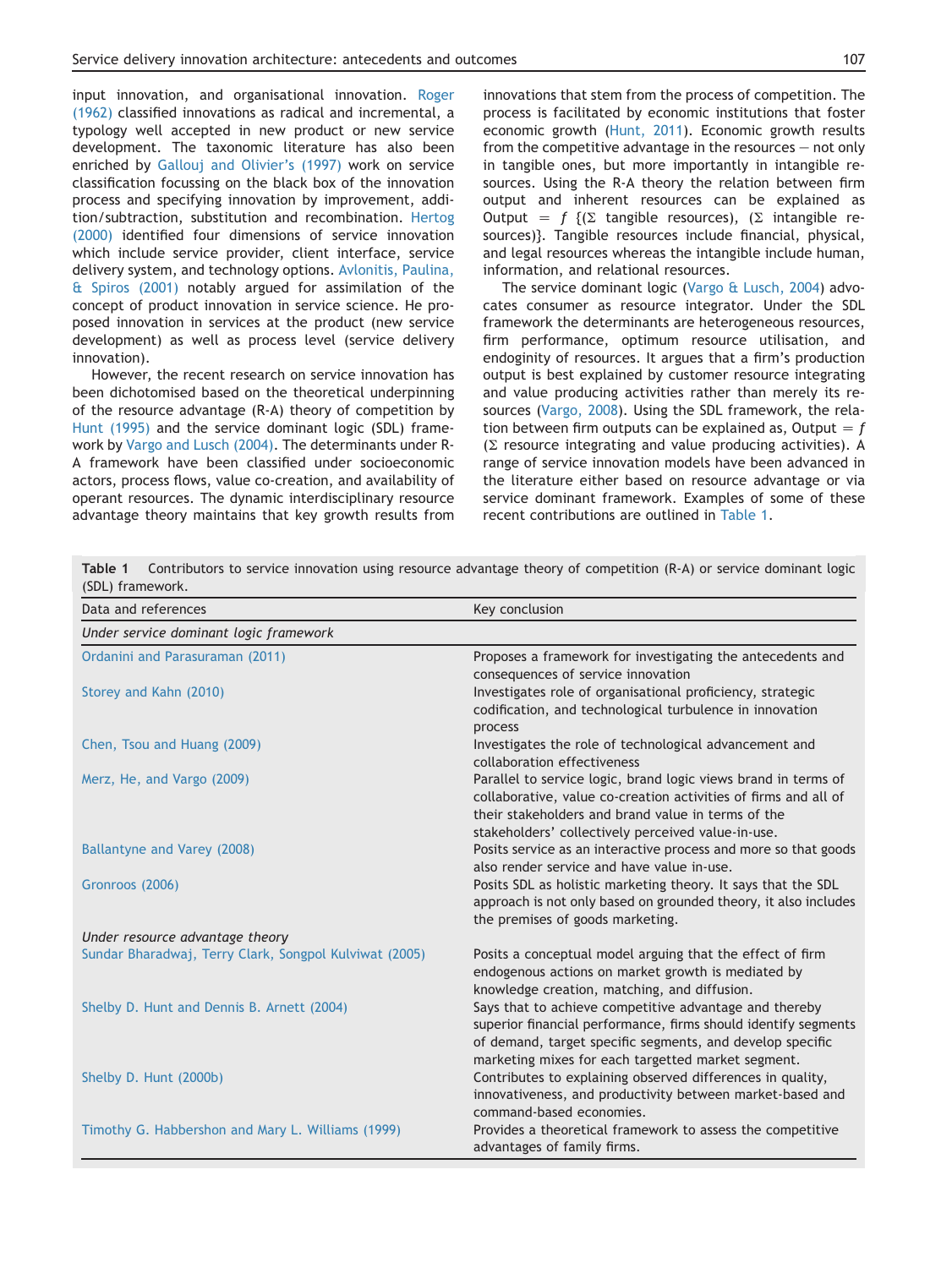<span id="page-3-0"></span>Studies listed in [Table 1](#page-2-0) on the model estimates of service innovation architecture show a trend in their underlying theoretical framework. Of the two dominant frameworks, R-A theory forms the basis for firms looking into performance parameters based on their resource base [\(Bharadwaj, Clark and Kulviwat, 2005; Habbershon &](#page-15-0) [Williams, 1999; Hunt, 2000a, 2000b; Hunt & Arnett,](#page-15-0) [2004](#page-15-0)). Similarly SDL becomes the basis for more recent papers in the area of service innovation. Apart from empirical investigation ([Ordanini & Parasuraman, 2011](#page-16-0)), it also becomes the basis for much diversified research areas such as brand logic ([Merz, He, & Vargo, 2009\)](#page-16-0).

Our literature review suggests that in the context of integrated service delivery innovation models, all the three resource cohorts (technology, collaborative efforts and networking of organisational resources) have not been studied in a single model. Further, the role of customer orientation (CO) has also been understudied, possibly because the study of CO has been found to be beyond the scope of contemporary service innovation models. However, CO has been studied as an antecedent for achieving firm effectiveness and performance but no study has reported its moderating role in the context of firm effectiveness [\(Paswan, D'Souza, & Zolfagharian, 2009](#page-16-0)). Hence the proposed framework would be the extension of the existing framework discussed across service innovation architectural design.

## Conceptual framework and proposed research hypothesis

Based on the R-A theory and SDL framework, the architecture of service innovation converges towards three main aspects, namely, collaborative efforts (customer and business partner), technology (technological upgradation and knowledge integration mechanism), and organisational resources (market and innovation orientation). The basic assumption of this architecture is that all the actors play an important role in the market decision process. Accordingly,

innovations in services may be regarded as novel mechanisms of delivery that improve a firm's competitive position and offer great customer convenience ([Lovelock & Wright,](#page-16-0) [2002](#page-16-0)).

Based on the proposed theoretical background and literature studied, we derive the conceptual model as in Figure 1, in which the prime variable of study is the service delivery innovation within the firm. We studied six constructs under all the three resource levels. Further, service logic defines the capability of a firm to bring in customers (and other external stakeholders such as business partners) in directing the firm's market orientation and using them as mechanisms to foster change in the firm's collaborative competence [\(Lusch et al., 2007](#page-16-0)). The direct effect of market orientation has also been studied with firm performance measured in terms of sustainable competitive advantage. By linking up constructs under the two distinct service innovation frameworks (R-A theory and SD logic) with the drivers of innovation architecture, we propose a conceptual framework as in Figure 1.

The research hypotheses have been framed on the basis of the variables studied under the proposed framework for service co-creation. The enablers of service delivery innovation have been studied at the three levels of collaborative efforts (customer and business partner), technology (technological upgradation and knowledge integration mechanism), and organisational resources (market and innovation orientation) in relation to the firm's sustainable competitive advantage. These variables have been further explained in the framed hypotheses.

## Collaborative efforts (customer and business partner)

We adopt the concept of external partner collaboration provided by [Faems, Looy, and Debackere \(2005\),](#page-15-0) defining it as an interaction process whereby complementary assets are exchanged with external partners. Most contemporary scholars [\(Hunt, 1999; Vargo & Lusch, 2004\)](#page-15-0) consider



Figure 1 The service delivery innovation research framework.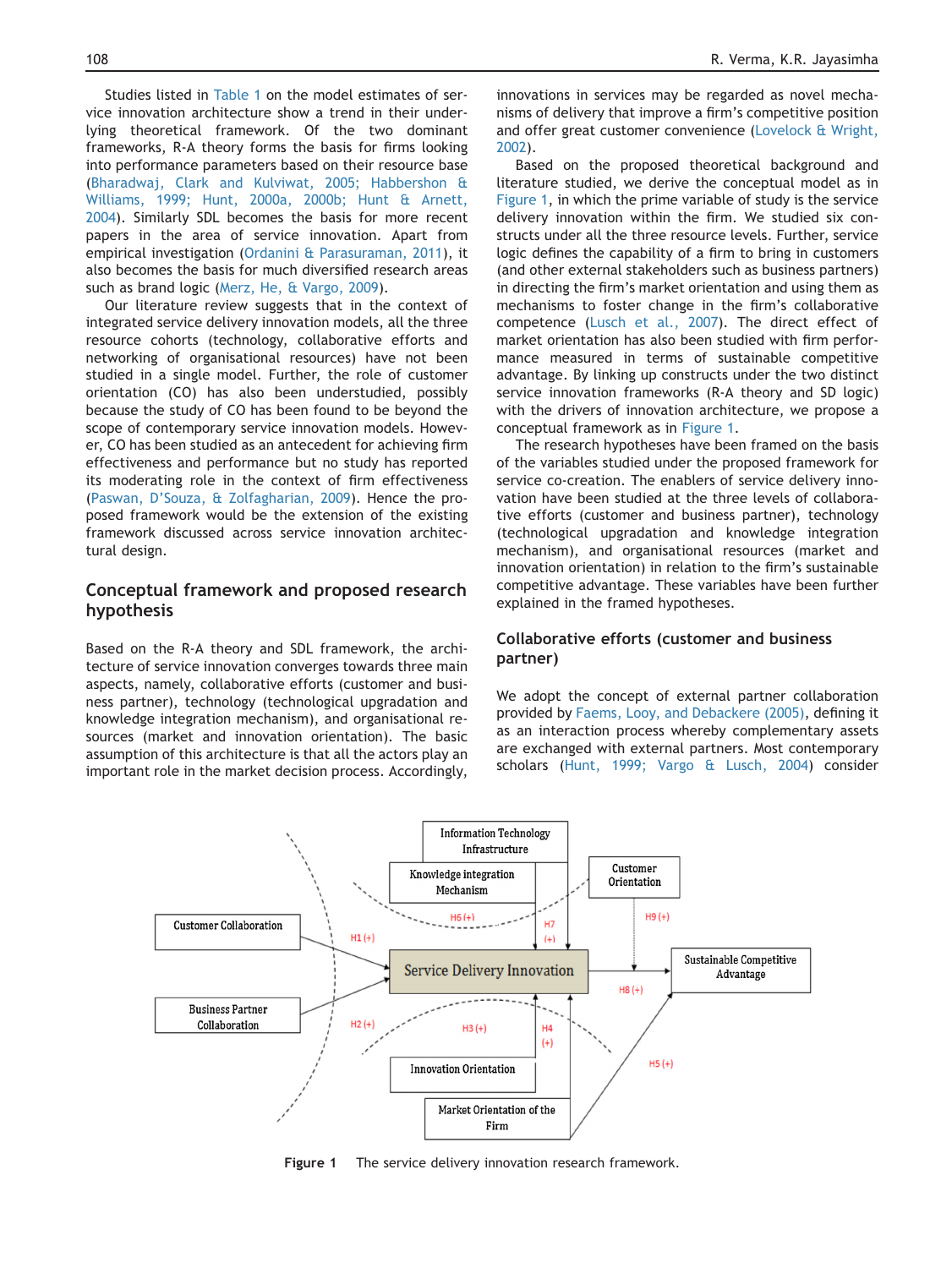exchange as an intrinsic activity of the marketing system. The purpose of exchange is to identify resources and have access to those resources that have value potential and benefits. Service dominant logic ([Vargo & Lusch, 2004;](#page-16-0) [2008](#page-16-0)) emphasises value as co-created by multiple actors ([Ordanini & Parasuraman, 2011; Prahalad & Ramaswamy,](#page-16-0) [2004](#page-16-0)), rather than viewing value as created by a single actor. Dealing with the concept in the light of SD logic, collaborative processes with customers, partners, and employees are essential to innovation. For example, service firms such as commercial banks work closely with their clients and come up with innovative customised solutions e.g., multilingual ATMs for rural India with audio visuals. Organisation driven customer service strategy enhances product quality [\(Varadarajan & Jayachandran, 1999](#page-16-0)). The participation of business partners in the firm's innovation process enhances product marketability and expands external markets for the resulting innovations [\(Chesbrough,](#page-15-0) [2003; Fang, 2008; Michael & Mekoth, 2012\)](#page-15-0). Hence we posit:

Hypothesis 1. Customer service co-creation leads to service delivery innovation of the firm.

Hypothesis 2. Business partner collaboration leads to service delivery innovation of the firm.

#### Innovation orientation

Innovation and new product development have been key contributors to firm performance [\(Alam, 2002](#page-14-0)). The customer active process of innovation orientation has been explained by various researchers as organisational openness to new ideas and propensity to change through adopting new technologies, resources, and skills ([Chen et. al, 2009;](#page-15-0) [Chesbrough, 2006; Hurley and Hult, 1998; Zhou, Gao,](#page-15-0) [Yang, & Zhou, 2005\)](#page-15-0). Innovation orientation is defined as the knowledge structure composed of a learning philosophy and functional belief that directs the strategic actions of the firm ([Siguaw, Simpson, & Enz, 2006\)](#page-16-0). Examples of firms that are high in innovation orientation include Microsoft, Apple and HSBCamong others. These firms are market leaders in their domain. There have been a number of studies on innovation orientation in relation to business performance ([Deshpande, Farley, & Webster, 1993; Zhou](#page-15-0) [et al., 2005\)](#page-15-0). [Ordanini and Parasuraman \(2011\)](#page-16-0) find that innovation orientation contributes to innovation volume, serving as a source of new service ideas. Hence we posit:

Hypothesis 3. Innovation orientation leads to greater service delivery innovation of the firm.

#### Market orientation

Market orientation is the tendency of a firm to determine needs and wants of target markets and satisfy them through the delivery of appropriate products and services at competitive prices ([Kotler & Clarke, 1987:](#page-16-0)31). [Narver and](#page-16-0) [Slater \(1990\)](#page-16-0) expanded the scope of market orientation and redefined it as organisational culture that most effectively and efficiently creates the necessary behaviours to create superior value for buyers and thus superior business performance. However, previous studies have considered market orientation as the central ingredient of a successful innovation process [\(Kohli & Jaworski, 1990\)](#page-16-0) and hence as decision criteria for the long term profitability of the firm, one that has a direct effect. Examples of firms that are high on market orientation include Walmart, ICICI and FedEx to name a few. However, market orientation of the firm also has an impact on long term sustainability of firms ([Hunt,](#page-15-0) [2002, 2011\)](#page-15-0). Hence we posit:

Hypothesis 4. Market orientation leads to greater service delivery innovation of the firm.

Hypothesis 5. Market orientation leads to greater sustainable competitive advantage of the firm.

#### Knowledge integration mechanism

Literature defines knowledge integration as formal processes and structure that facilitate capturing, analysis and synthesis of knowledge and the dissemination of that knowledge among different functional units [\(Simon, 1991\)](#page-16-0). Knowledge acquired from outside the organisation (i.e., customers and business partners) often does not become available for innovation purposes due to inadequate mechanisms for integrating and sharing the information throughout the organisation [\(Chen et al., 2009; Marinova,](#page-15-0) [2004](#page-15-0)). Hence, knowledge application requires integration of different functional areas. It suggests that apart from business and customer collaboration, a strong knowledge integration mechanism (e.g., MIS, ERP) is imperative for service delivery innovation. Examples of firms that are highly rated on encouraging knowledge integration include, Mckinsey, Cognizant and Infosys to name a few. Hence, we posit:

Hypothesis 6. Effective knowledge integration mechanism leads to greater service delivery innovation of the firm.

#### Information technology infrastructure

Advancement of information technology (IT) may enhance a firm's ability to share knowledge and help in new service development. Past studies show that effective use of IT facilitates service innovation in organisations ([Chen et al.,](#page-15-0) [2009; Valacich, Paranka, George, & Nunamaker, 1993;](#page-15-0) [Wheeler & Valacich, 1996](#page-15-0)). Based on these early studies, many organisations built knowledge repositories and supported forms of practice communities using various types of IT to promote knowledge sharing and facilitate innovation process [\(Wasko & Faraj, 2005\)](#page-16-0). In the context of new product development, studies show [\(Wasko & Faraj, 2005](#page-16-0)) that updation in IT infrastructure facilitates knowledge sharing in teams and hence new service development. Mangers try to put in state of the art IT infrastructure in standardised services to differentiate themselves from the competition. Examples of such firms would be HSBC, Axis, and ICICI in commercial banking and Wal-Mart, that use sophisticated IT backbone to assist in the supply chain of the firm. Hence we posit: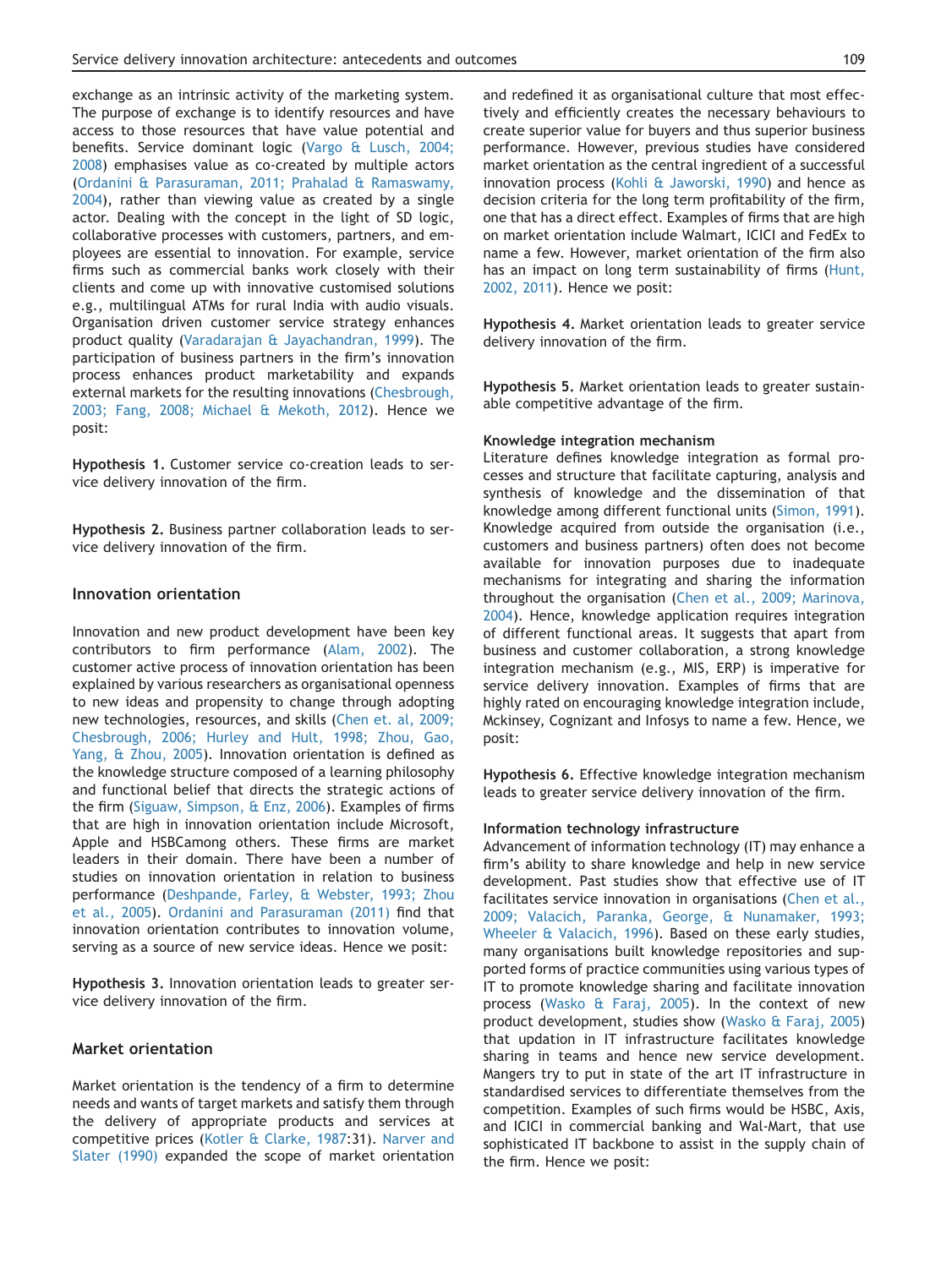| Hypothesis                                                                                                                            | Key supporting literature                                                                                                                              | Prior testing in the context of service innovation                                                                                 |
|---------------------------------------------------------------------------------------------------------------------------------------|--------------------------------------------------------------------------------------------------------------------------------------------------------|------------------------------------------------------------------------------------------------------------------------------------|
| Hypothesis 1: Customer service co-<br>creation leads to service delivery<br>innovation of the firm.                                   | Prahalad and Ramaswamy (2004)<br>Michael and Mekoth (2012)<br>Ordanini and Parasuraman (2011)<br>Storey and Kahn (2010)<br>Chen, Tsou and Huang (2009) | Previously tested in the context of service<br>innovation (sectoral study)<br>More empirical studies recommended in<br>literature. |
| Hypothesis 2: Business partner<br>collaboration leads to service<br>delivery innovation of the firm.                                  | Prahalad and Ramaswamy (2004)<br>Michael and Mekoth (2012)<br>Ordanini and Parasuraman (2011)<br>Storey and Kahn (2010)<br>Chen, Tsou and Huang (2009) | Previously tested in the context of Service<br>Innovation (sectoral study)<br>More empirical studies recommended in<br>literature. |
| Hypothesis 3: Innovation orientation<br>leads to greater service delivery<br>innovation of the firm.                                  | Hurley and Hult (1998)<br>Chesbrough (2006)<br>Hurley and Hult (1998)<br>Ordanini and Parasuraman (2011)                                               | Previously tested in the context of Service<br>Innovation (sectoral study). New in Mexican<br>context.                             |
| Hypothesis 4: Market orientation<br>leads to greater service delivery<br>innovation of the firm.                                      | Narver and Slater (1990)<br>Kohli and Jaworski (1990)                                                                                                  | New testing in the context of service delivery<br>innovation                                                                       |
| Hypothesis 5: Market orientation<br>leads to greater sustainable<br>competitive advantage of the firm.                                | Kohli and Jaworski (1990)<br>Narver and Slater (1990)                                                                                                  | New testing in the context of service delivery<br>innovation and its outcome                                                       |
| Hypothesis 6: Effective knowledge<br>integration mechanism leads to<br>greater service delivery innovation<br>of the firm.            | <b>Simon (1991)</b><br>Marinova (2004)<br>Ordanini and Parasuraman (2011)                                                                              | Previously tested in the context of service<br>innovation.                                                                         |
| Hypothesis 7: Information<br>technology infrastructure leads to<br>greater service delivery innovation<br>of the firm.                | Chen, Tsou and Huang (2009)                                                                                                                            | Previously tested in the context of service delivery<br>innovation.                                                                |
| Hypothesis 8: Service delivery<br>innovation leads to sustainable<br>competitive advantage of the firm.                               | Storey and Kahn (2010)<br>Bharadwaj, Varadarajan,<br>and Fahy (1993); Prahalad and<br>Ramaswamy (2004)                                                 | New testing in the context of service delivery<br>innovation and its outcome                                                       |
| Hypothesis 9: Customer orientation<br>moderates the effect of service<br>delivery innovation on sustainable<br>competitive advantage. | Babakus et al. (2009);<br>Deshpande et al. (1993)                                                                                                      | New testing in the context of service delivery<br>innovation and its outcome                                                       |

<span id="page-5-0"></span>Table 2 Summary of hypotheses and supporting literature.

Hypothesis 7. Information technology infrastructure leads to greater service delivery innovation of the firm.

#### Sustainable competitive advantage

The impact of service innovation and improved delivery systems on firm performance has been studied in multiple cases along with firm financial performance [\(Lievens &](#page-16-0) [Moenaert, 1999\)](#page-16-0). [Storey and Kahn \(2010\)](#page-16-0) studied the effect of service performance on sustainable competitive advantage of the firm. Sustainable competitive advantage (SCA) has been conceptualised as that range of outcomes from the firm's innovation activities that enables the firm to achieve superior market performance and resist erosion by competitors [\(Bharadwaj et al., 1993](#page-15-0)). [Day and Wensley](#page-15-0) [\(1988\)](#page-15-0) focussed on two sources of competitive advantage, i.e., superior skills and superior resources. [Prahalad and](#page-16-0) [Ramaswamy \(2004\)](#page-16-0) suggest that firms combine their resources and skills into core competencies. Firms may succeed in establishing competitive advantage by combining skills and resources in unique ways. Hence we posit:

Hypothesis 8. Service delivery innovation leads to sustainable competitive advantage of the firm.

#### Customer orientation

Customer orientation is defined as a set of beliefs that put customer interest first, putting together the interest of all other stakeholders such as owners, managers, and employees, in order to develop a long term profitable enterprise ([Deshpande et al., 1993\)](#page-15-0). This perspective includes the more deeply rooted value and belief that the organisation consistently reinforces customer focus. In the present scenario it is defined as an employee's tendency or predisposition to meet customer needs in an on-the-job context ([Brown & Lam, 2008](#page-15-0)).

The role of project manager/team leader is crucial in managing the innovation process as it has a high bearing on decision making. For example, in service firms such as McKinsey and Infosys that primarily work in the business to business (B2B) environment, the role of project manager is crucial to decide on proper resource utilisation. The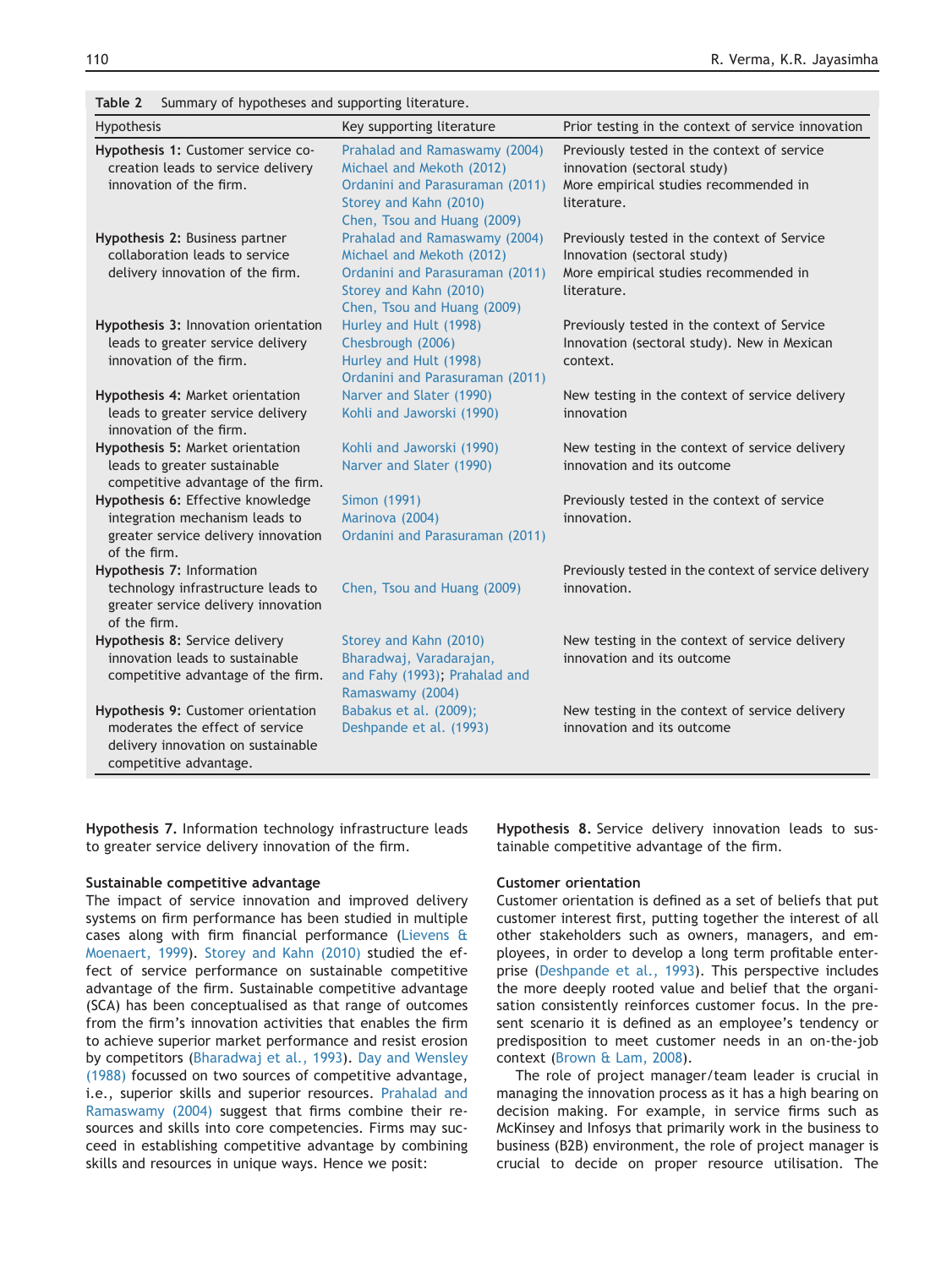operationalisation of firm resources through the innovative capabilities of the manager in turn impacts service innovation outcomes [\(Babakus, Yavas, & Ashill, 2009;](#page-14-0) [Deshpande et al., 1993](#page-14-0)). The present study undertakes the moderating role of customer orientation on service delivery innovation and firm sustainable competitive advantage. Hence we posit:

Hypothesis 9. Customer orientation moderates the effect of service delivery innovation on sustainable competitive advantage.

[Table 2](#page-5-0) contains a summary of the hypotheses and supporting literature.

#### Control variables

Looking into the previous work suggested by [De-Luca and](#page-15-0) [Gima \(2007\),](#page-15-0) technology turbulence has been used as a control variable. It intends to measure the rate of change in the technological upgradation and role of technology in breakthrough service innovation.

#### Research methodology

#### Research setting

The methodology includes empirical testing of the proposed research framework with the aim to study the effect of service delivery innovation on performance measures across service organisations working in the B2B context. These services have been grouped into explicit and tacit ([De-Luca & Gima, 2007\)](#page-15-0) according to whether their respective service is characteristically driven by technology or interpersonal interactions. The proposed model has been tested collecting data from financial sector (explicit services) and IT consulting firms (tacit services) working in the Mexican B2B environment. These firms are based in Guadalajara, Toluca, Monterrey, and Mexico D.F (Mexico City). The purpose of collecting data both from explicit and tacit services was to have better representation of service firms.

Out of explicit services, the banking sector has been chosen on the basis of service complexity, market competition and rate of technology upgradation apart from being of national economic importance ([Verma, Plaschka, &](#page-16-0) [Louviere, 2002\)](#page-16-0). Information technology consulting is an upcoming sector in Mexico and contributes significantly

| Table 3          | Profile of the respondents. |     |                      |
|------------------|-----------------------------|-----|----------------------|
| Demographic      |                             |     | Proportion of sample |
| Gender           | Male                        | 73% |                      |
|                  | Female                      | 27% |                      |
| Age              | >30                         | 29  |                      |
|                  | $30 - 40$                   | 76  |                      |
|                  | $40 - 50$                   | 61  |                      |
|                  | >55                         | 37  |                      |
| Management cadre | Middle                      | 191 |                      |
|                  | Senior                      | 12  |                      |
| Profession       | IΤ                          | 106 |                      |
|                  | Financial                   | 97  |                      |

(11.5%) to the service sector GDP. Hence, it made an obvious choice for tacit services.

Respondents were middle and senior level executives working primarily in a team driven culture. In selecting respondents, we paid attention to those working in independent work teams that have a significant impact on the performance of the firm. Similarly, in the banking industry, respondents were team leaders from the service innovation departments. This was done purposefully to explore the firm resource allocation under different projects and their contributions.

#### Sampling and data collection

Middle and senior executives, including both men and women, in the age group of  $27-45$  years, were approached though the company human resources department. Data on the independent and dependent variables was collected through a 7-point Likert response format (LRF) type questionnaire. Out of a total of 500 distributed questionnaires, data was collected from 203 middle and senior executives (97 in financial firms and 106 in IT services) in a total of 33 organisations (14 financial institutions and 19 IT firms). The data was collected in 75 days with a response rate of 40.6%. Questionnaires were initially drafted in English and later translated into Spanish for use in Mexico. The translation of questionnaires both ways (framing questions and responses) was carried out by professional translators [\(Churchill,](#page-15-0) [1979](#page-15-0)). All precaution was taken to retain the original sense of responses made in Spanish. The total number of valid responses was well above the minimum item to sample ratio as suggested by [Hinkin \(1998\),](#page-15-0) and was subjected to various test and techniques. See Table 3 for a profile of the respondents.

#### Operationalisation and measures

All constructs in the study have been measured using multiple items. A 7-point LRF scale was used to capture the variables and indicator items. The scale has been adopted from previous studies and consists of a total of 63 items to operationalise nine construct level variables. All the scales used in the proposed study exceed the .70 benchmark suggested by [Nunnally \(1978\).](#page-16-0) Before operationalising, we took care that there should not be any parsimony between the scales applied for market orientation and customer orientation. As the variance inflation factor (VIF) values were well under the limit, the scale qualified for the study. However, this was a precautionary measure as in no case does the hypothesis testing OR none of the hypotheses tested capture both the variables simultaneously. The constructs have been operationalised as

- 1) External partner collaboration (business and customer): Measured using an adapted scale developed by [Gruner and Homburg \(2000\).](#page-15-0) The 4 item scale (each) reflects the richness and intensity of customer/business interactions, the frequency of meetings, and the number of customers/business partners collaborating in the service innovation process.
- 2) Innovation orientation: Consistent with the earlier studies conducted ([Chesbrough, 2006; Hurley and Hult](#page-15-0) [1998; Zhou et al. 2005](#page-15-0)) we consider innovation orientation as a determinant of organisational innovation. A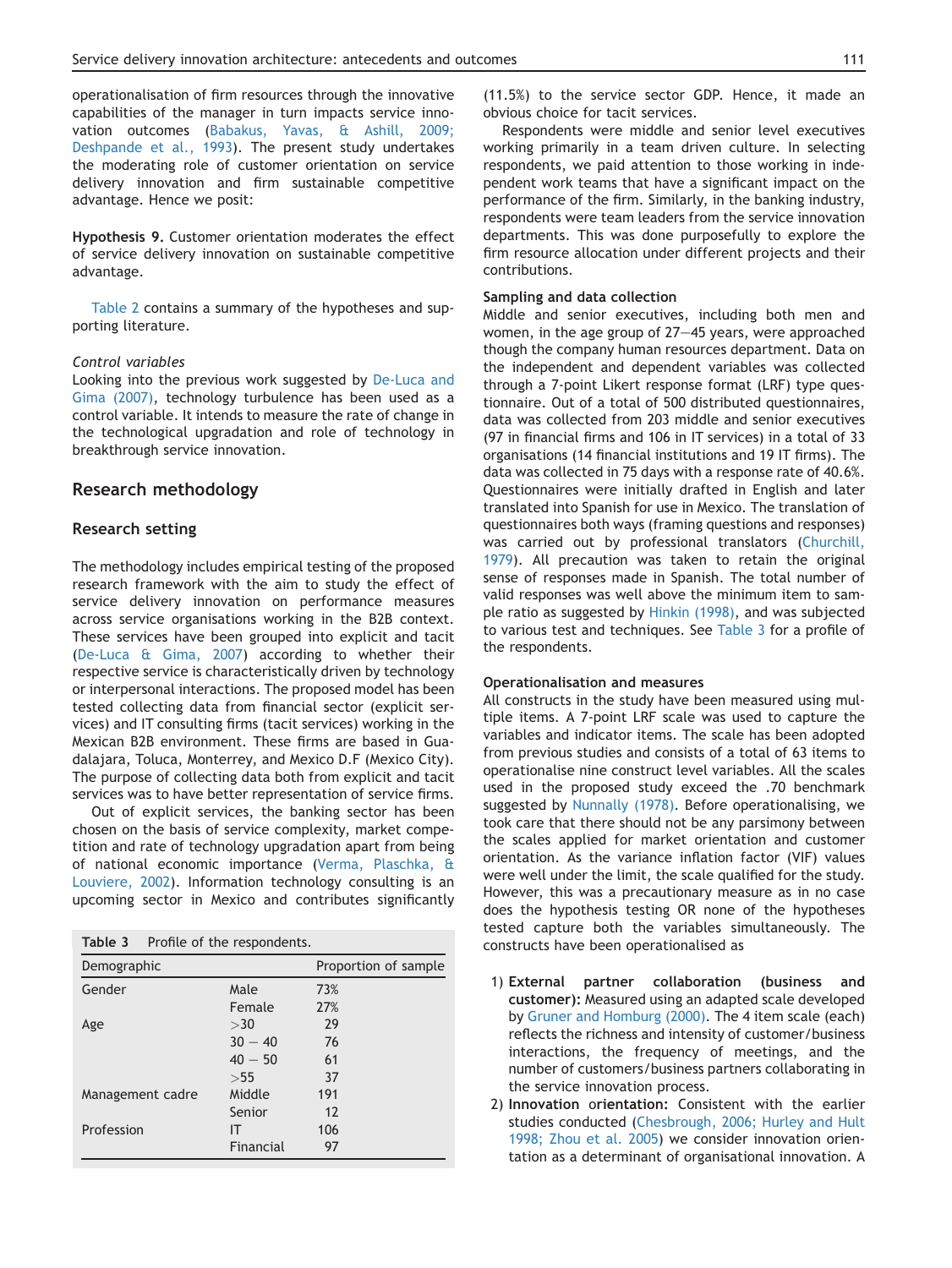5 item scale developed by [Hurley and Hult \(1998\)](#page-15-0) has been used to measure the same.

- 3) Market orientation: We used a multi-item construct developed by [Narver and Slater \(1990\)](#page-16-0) to measure market orientation. It consists of 15 Likert type items. The reported cronbach  $\alpha$  values for this scale are in the range of .85-.87 ([Bearden & Netemeyer, 1999](#page-14-0)).
- 4) Knowledge integration mechanisms: The 5-item scale measuring the extent to which a set of formal processes are used to capture, interpret, andintegrate knowledge in the service innovation process was developed by [De-Luca](#page-15-0) [and Gima \(2007\)](#page-15-0) and has been used here. The scale has been used previously by [Ordanini and Parasuraman \(2011\)](#page-16-0) and reported a cronbach  $\alpha$  value of .84.
- 5) Information technology infrastructure: To measure IT infrastructure, we used a multi-item construct developed by [Wasko and Faraj \(2005\).](#page-16-0) It consists of 4 Likert type items. The reported cronbach  $\alpha$  values for this scale are in the range of .85-.91.
- 6) Service delivery innovation: SDI has been measured using the 10 items adapted and modified from research on the S-D logic perspective by [Vargo and Lusch \(2004\)](#page-16-0) and service delivery capacity by [Blazevic and Lievens](#page-15-0) [\(2008\).](#page-15-0) The scale has already been used in the study by [Chen et al. \(2009\)](#page-15-0) and reports reliability values of .95.
- 7) Sustainable competitive advantage (SCA): SCA is measured as the combination of a range of outcomes that give the firm long-term benefits ([Bharadwaj et al.,](#page-15-0) [1993](#page-15-0)). The reported cronbach  $\alpha$  values for this scale are in the range of  $.87-.93$ .
- 8) Customer orientation: CO has been measured using a 9 item scale developed by [Deshpande et al. \(1993\)](#page-15-0). The scale has already been used by [Babakus et al. \(2009\)](#page-14-0) with the cronbach  $\alpha$  value of .91.

See Table 4 for construct indicator variables and scale reliability values.

#### Examining construct validity

Face validity, convergent validity, and discriminant validity have been assessed using the measurement model approach under confirmatory factor analysis (CFA). For all constructs, convergent validity was assessed using average variance extracted (AVE) criterion of .50 set by [Fornell and](#page-15-0) [Larcker \(1981\)](#page-15-0). (The AVE values are mentioned in [Annexure-1](#page-13-0) along with the measured variables.)

Discriminant validity was confirmed for all latent constructs since the square root of each construct's AVE is greater than the bivariate correlation with the other constructs in the model [\(Chin, 1998](#page-15-0)). As the scales have already been tested in different contexts and studied by subject experts, they qualify for face validity (See [Table 5\)](#page-8-0).

#### Analysis plan

In developing our research instrument we followed the procedures for conducting research as proposed by [Hair,](#page-15-0) [Anderson, Tatham and Black \(2006\)](#page-15-0). We also followed the paradigm of [Churchill \(1979\)](#page-15-0) to test and validate the questionnaire. Although measurement items were derived from existing well-validated scales, we performed pre-tests by conducting confirmatory factor analysis using AMOS 18.0. It assessed the construct validity [\(Durvasula, Andrews,](#page-15-0) [Lyonski, & Netemeyer, 1993\)](#page-15-0).

#### Descriptive statistics

Prior to being administered in the field, the questionnaire was pre-tested and no changes in the wording of the questions were deemed necessary. Before analysing the data, it was tested against normality. Apart from measuring skewness and kurtosis, the data was put through multivariate normality check using Kolmogorov-Smirnov test of normality (Lilliefors significance correction). The result suggests no transformation of data, as results are well under the normality limit [\(Burdenski, 2000](#page-15-0)).

[Table 6](#page-8-0) details the descriptive statistics for the studied variables and [Table 7](#page-9-0), the correlation table between the variables and Cronbach's alpha along the diagonal.

#### Common method variance

As the data has been collected on a self reporting format, the constructs have also been tested for any possible systematic errors, such as common method bias [\(Podsakoff,](#page-16-0) [MacKenzie, Lee, & Podsakoff, 2003](#page-16-0)). The remedies for CFA are classified as ex ante and post hoc, based on the treatment. In the study, we mixed the order of the questions to reduce likelihood of common method variance (CMV) as suggested by [Chang, Witteloostuijn, and Eden](#page-15-0) [\(2010\)](#page-15-0). Scale items were also examined for potential CMV

| Table 4 | Construct indicator variables and scale reliability values. |                                    |                             |                        |  |  |  |  |
|---------|-------------------------------------------------------------|------------------------------------|-----------------------------|------------------------|--|--|--|--|
| S. No.  | Symbol                                                      | Construct                          | Scale reference             | Reliability $(\alpha)$ |  |  |  |  |
|         | CC                                                          | Customer collaboration             | Gruner and Homburg (2000)   | .74                    |  |  |  |  |
|         | <b>BC</b>                                                   | Business partner collaboration     | Gruner and Homburg (2000)   | .76                    |  |  |  |  |
| 3.      | IO                                                          | Innovation orientation             | Hurley and Hult (1998)      | .79                    |  |  |  |  |
| 4.      | <b>MO</b>                                                   | Market orientation                 | Narver and Slater (1990)    | .83                    |  |  |  |  |
| 5.      | <b>KIM</b>                                                  | Knowledge integration<br>mechanism | De-Luca and Gima (2007)     | .86                    |  |  |  |  |
| 6.      | IT                                                          | Information technology             | Wasko and Faraj (2005)      | .88                    |  |  |  |  |
| 7.      | CO.                                                         | Customer orientation               | Deshpande et al. (1993)     | .78                    |  |  |  |  |
| 8.      | <b>SDI</b>                                                  | Service delivery innovation        | Chen, Tsou and Huang (2009) | .82                    |  |  |  |  |
| 9.      | <b>SCA</b>                                                  | Sustainable competitive            | Bharadwaj, Varadarajan, and | .91                    |  |  |  |  |
|         |                                                             | advantage of the firm              | Fahy (1993)                 |                        |  |  |  |  |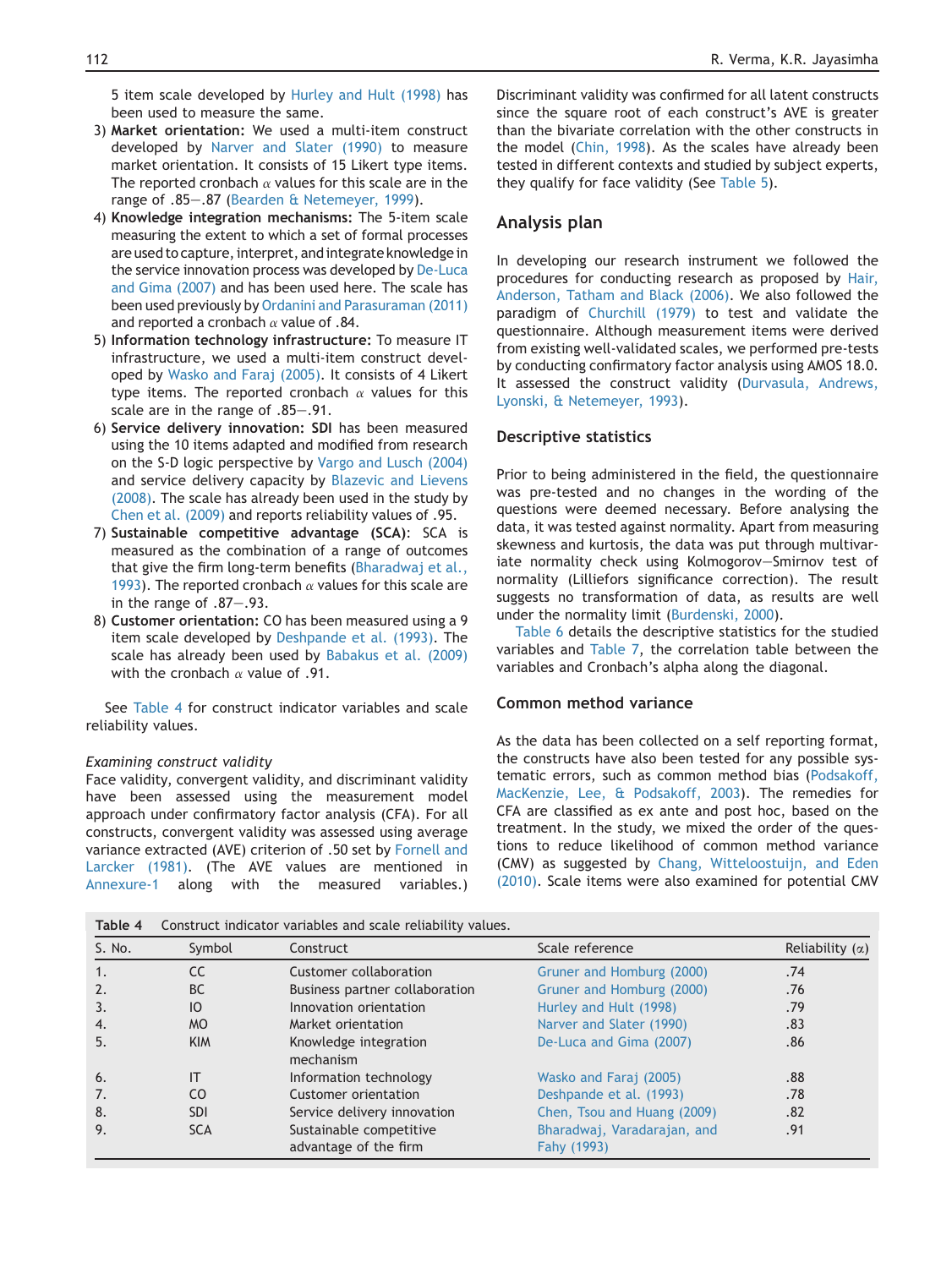<span id="page-8-0"></span>

| Table 5 | Discriminant validity: correlations of constructs and $\sqrt{\text{AVE}}$ . |     |     |     |     |     |     |     |     |     |
|---------|-----------------------------------------------------------------------------|-----|-----|-----|-----|-----|-----|-----|-----|-----|
|         | Variables                                                                   |     |     |     | 4   | 5   | 6   |     | 8   | Q   |
|         |                                                                             | .84 |     |     |     |     |     |     |     |     |
|         | <b>BC</b>                                                                   | .43 | .74 |     |     |     |     |     |     |     |
|         | <sub>10</sub>                                                               | .13 | .19 | .76 |     |     |     |     |     |     |
|         | <b>MO</b>                                                                   | .54 | .32 | .19 | .83 |     |     |     |     |     |
|         | <b>KIM</b>                                                                  | .36 | .28 | .21 | .04 | .88 |     |     |     |     |
| 6       |                                                                             | .03 | .03 | .07 | .15 | .29 | .81 |     |     |     |
|         | CO.                                                                         | .01 | .07 | .16 | .11 | .26 | .19 | .72 |     |     |
| 8       | <b>SDI</b>                                                                  | .13 | .18 | .18 | .23 | .27 | .42 | .38 | .77 |     |
|         | <b>SCA</b>                                                                  | .03 | .12 | .17 | .48 | .03 | .16 | .34 | .28 | .80 |

 $*$ Bold main diagonal are square root of corresponding AVE; AVE  $-$  average variance extracted.

using Harman's one-factor test ([Hair et al., 2006](#page-15-0)). Method variance can either inflate or deflate observed relationships between constructs, thus leading to both Type I and Type II errors ([Podsakoff et al., 2003\)](#page-16-0). Using composite indicators representing nine latent constructs, we first tested a ninefactor measurement model ( $\chi^2$  = 177.9, RMSEA = .092,  $NFI = .91, CFI = .94, SRMR = .056$ , followed by a onefactor measurement model ( $\chi^2$  = 912.8, RMSEA = .35, NFI = .67, CFI = .51, SRMR = .100). A  $\chi^2$  difference test indicated that the single factor model fit is considerably worse than the proposed nine-factor measurement model  $\left(\partial \chi^2\right)_{15} = 734.9, p < 0.01$ , suggesting that common method bias may not present a problem in this study ([Boyer & Hult,](#page-15-0) [2005](#page-15-0)).Together, these two tests indicate no evidence of common method bias in the study; hence we found it suitable to proceed further.

#### Model description, results and discussion

The hypothesised relationship as depicted in [Figure 1](#page-3-0) was tested using the 3 step linear step-wise regression technique. In includes testing of direct relationship between independent and dependent variables apart from testing for the moderating roles of customer orientation. The main effect model has also been explained using the path analysis under structural equation modelling (SEM). The structural model with relevant path coefficients has been depicted in [Figure 2](#page-9-0). Hypotheses were tested using the following system of equation as

$$
SDI = \alpha_1 + \beta_{11}CC + \beta_{12}BC + \beta_{13}IO + \beta_{14}MO + \beta_{15}KIM + \beta_{16}IT + e_1
$$

$$
\tag{1}
$$

$$
SCA = \alpha_2 + \beta_{21} \sum SDI + e_2 \tag{2}
$$

$$
SCA = \alpha_3 + \beta_{31}(SDI \times CO) + e_3
$$
 (3)

The test results of hypotheses  $1-4$  and subsequently 6 and 7 show the relationship between collaborative efforts, innovation orientation, market orientation, knowledge integration mechanism, and information technology support on service delivery innovation of the firm using regression analysis under technological turbulence as control variable. All the aforesaid relations have been found significant at 95% level of significance ([Table 8](#page-10-0)). Results show that all six variables (three dimensions) have a positive and significant relationship with service delivery innovation. However, the direct effect of market orientation on sustainable competitive advantage under Hypothesis 5 has been found insignificant ( $\beta$  = .056, p < 0.001). The test results of Hypothesis 8 show the relationship between service delivery innovation and sustainable competitive advantage. The relation has been found significant at  $(\beta = .782, p < 0.001).$ 

Testing the moderating role of customer orientation in Hypothesis 9 required the creation of interaction variable by multiplying customer orientation with service delivery innovation. Prior to multiplication the test for multicollinearity was done. The VIF was found well under the described limit implicating no effect of multi-collinearity. In order to test the hypothesis, moderated regression analysis was performed for each of the variables. Results show significant moderating role of customer orientation on the service innovation-customer orientation relationship ( $\beta = .526$ ,  $p < 0.001$ ). It has also been explained as in [Table 9](#page-10-0). Also see [Figure 3](#page-11-0).

| Table 6         | Descriptive statistics for the studied variables. |          |           |          |           |            |          |         |            |            |
|-----------------|---------------------------------------------------|----------|-----------|----------|-----------|------------|----------|---------|------------|------------|
| $\overline{N}$  | Valid                                             | CC       | <b>BC</b> | IO       | <b>MO</b> | <b>KIM</b> | IT       | CO.     | <b>SDI</b> | <b>SCA</b> |
|                 |                                                   | 203      | 203       | 203      | 203       | 203        | 203      | 203     | 203        | 203        |
|                 | Missing                                           | $\Omega$ | 0         | $\Omega$ | $\Omega$  | $\Omega$   | $\Omega$ |         | $\Omega$   | 0          |
| <b>Skewness</b> |                                                   | $-.548$  | $-.778$   | $-.683$  | $-.192$   | $-.287$    | .432     | .082    | $-.871$    | $-1.026$   |
|                 | Std. error (Skewness)                             | .046     | .053      | .056     | .061      | .064       | .078     | .072    | .073       | 0069       |
| Kurtosis        |                                                   | $-.032$  | $-.335$   | $-.226$  | $-.113$   | $-.554$    | $-.641$  | $-.811$ | $-.476$    | $-.812$    |
|                 | Std. error (Kurtosis)                             | .056     | .095      | 1.234    | .085      | .063       | .95      | .063    | .062       | .062       |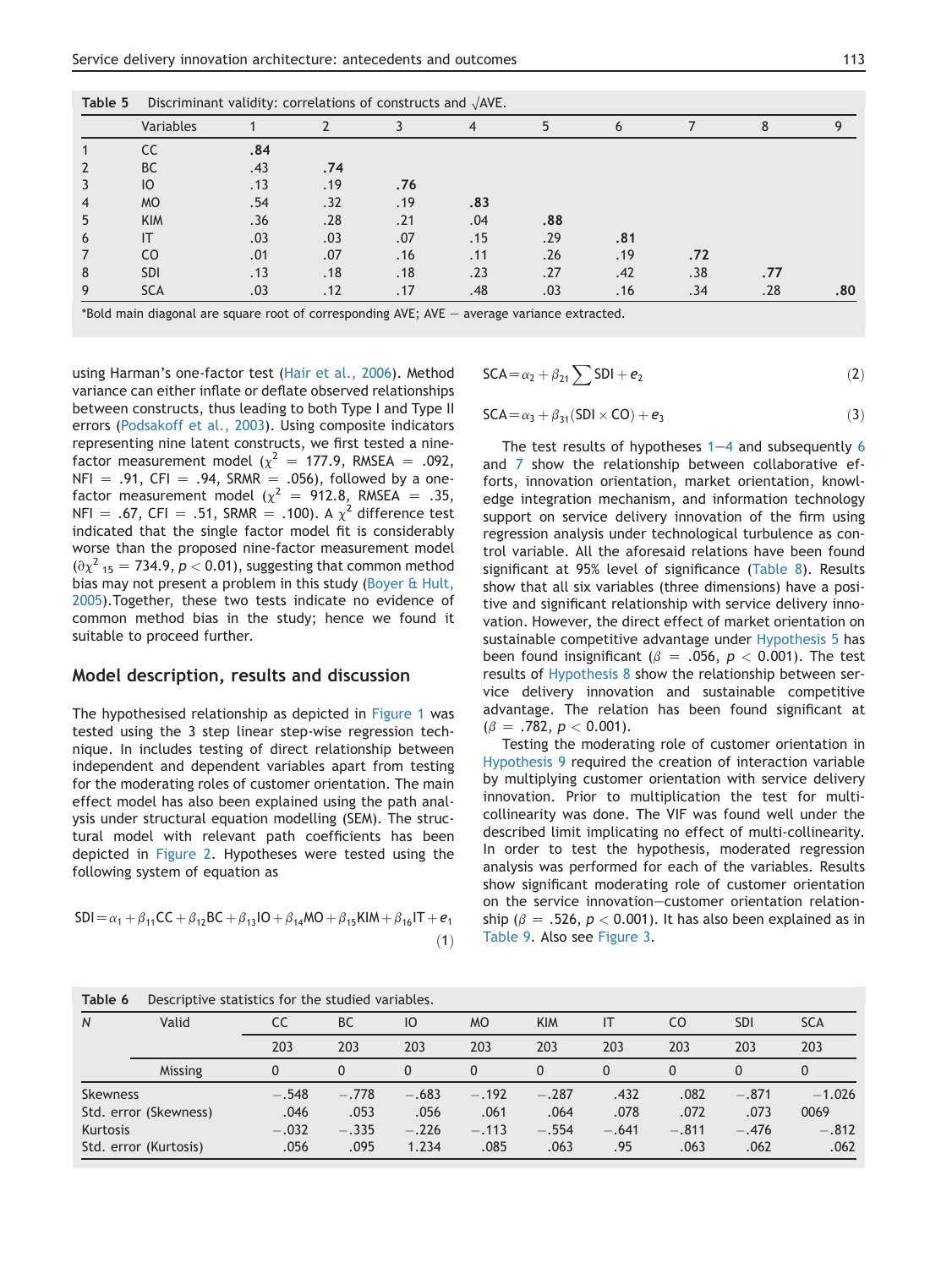<span id="page-9-0"></span>

|                | Correlation between the variables and Cronbach's alpha along the diagonal.<br>Table 7 |           |          |          |                |          |          |          |          |      |
|----------------|---------------------------------------------------------------------------------------|-----------|----------|----------|----------------|----------|----------|----------|----------|------|
|                |                                                                                       |           |          | 3        | $\overline{4}$ | 5        | 6        |          | 8        | 9    |
|                | <b>CC</b>                                                                             | .74       |          |          |                |          |          |          |          |      |
| $\overline{2}$ | <b>BC</b>                                                                             | $.435***$ | .76      |          |                |          |          |          |          |      |
| 3              | IO                                                                                    | $.134**$  | $.196**$ | .79      |                |          |          |          |          |      |
| $\overline{4}$ | <b>MO</b>                                                                             | $.543**$  | $.328**$ | $.195**$ | .83            |          |          |          |          |      |
| 5              | <b>KIM</b>                                                                            | $.361**$  | $.284**$ | $.211*$  | $.045**$       | .86      |          |          |          |      |
| 6              | IT                                                                                    | $.035*$   | $.033*$  | $.078**$ | $.156**$       | $.299**$ | .88      |          |          |      |
| 7              | C <sub>O</sub>                                                                        | $.015**$  | $.079**$ | $.169**$ | $.111**$       | $.261**$ | $.199**$ | .78      |          |      |
| 8              | <b>SDI</b>                                                                            | $.132**$  | $.181**$ | $.189**$ | $.238*$        | $.277*$  | $.421*$  | $.382**$ | .82      |      |
| 9              | <b>SCA</b>                                                                            | $.034**$  | $.124**$ | $.178*$  | $.482**$       | $.035**$ | $.166**$ | $.342*$  | $.285**$ | .91  |
|                | Mean                                                                                  | 3.56      | 4.65     | 4.21     | 3.89           | 5.92     | 4.11     | 5.62     | 5.81     | 5.33 |
|                | Standard deviation                                                                    | 1.34      | 1.45     | 1.22     | 1.28           | 1.76     | 1.99     | 2.11     | 1.67     | 1.04 |

\*\* Correlation is significant at the .01 level (2-tailed).

\* Correlation is significant at the .05 level (2-tailed).

Note: alpha values are along with the diagonal.

The structural model has also been tested using the structural equation modelling approach. The SEM takes a confirmatory approach to test the dependence relationships and account for measurement errors in the process of testing the model [\(Byrne, 2001](#page-15-0)). The assessment of model fit has been done using the various fit indices as in [Table 10.](#page-11-0)

The chi-square/df ratio of  $2-3$  is taken as good or acceptable fit [\(Bollen & Paxton, 1998](#page-16-0); [Hair et al., 2006](#page-15-0)). The various incremental fit indices include the normal fit index (NFI), comparative fit index (CFI) or the Tucker-Lewis index (TLI), with suggestions for a cut of .90 for a good fitting model ([Hu and Bentler, 1999\)](#page-15-0). Further the absolute fit index of adjusted goodness of fit index (AGFI) is greater than the minimal .75 cutoff (Gallagher, Ting and Palmer, 2008). The multiple  *square for the model is .59.* The path coefficients or standardised regression weights for the predictor relationship are shown in [Table 11.](#page-12-0)

It can be seen from the SEM results that all the direct and indirect relationships have been found significant  $(p < 0.05)$ . The findings are consistent with the earlier studies done by [Ordanini and Parasuraman \(2011\).](#page-16-0) Overall, this study establishes that market orientation is a theoretically relevant construct for understanding service cocreation efforts. Above results provide useful insights

regarding the management of service co-creation efforts in generating firm performance. Result provides empirical understanding of the concept of service co-creation in the firm new product/service development process. It suggests that firm resources in terms of customer and business cocreation, innovation orientation, market orientation, IT infrastructure, and knowledge integration mechanism play a vital role in the service delivery innovation process. Firms reflecting service delivery innovation enjoy sustainable competitive advantage.

## Managerial implications

This study has several significant implications for practitioners. If a service firm can create an advantage in intangible resources, it can create competitive advantage in the marketplace [\(Bharadwaj et al., 1993](#page-15-0); [Prahalad and](#page-16-0) [Ramaswamy, 2004;](#page-16-0) [Storey & Kahn, 2010\)](#page-16-0). The findings, although subject to confirmation and refinement in future studies, offer several preliminary insights for managing the process of service delivery innovation, particularly in complex business environments such as IT and commercial banks.

First, with regard to innovation orientation, project leaders/team managers need to foster innovation



Figure 2 The path coefficient values in the studied model.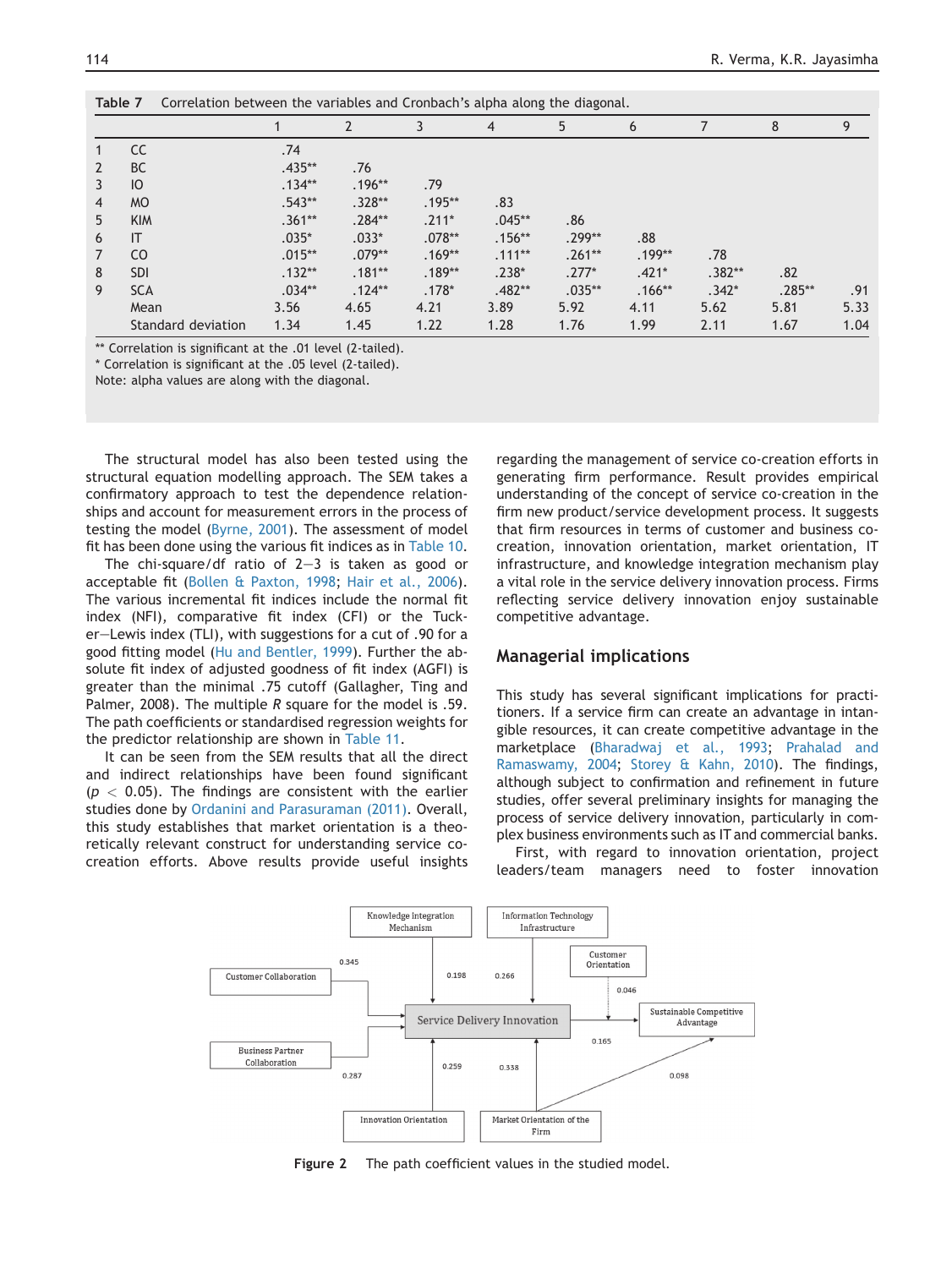<span id="page-10-0"></span>

| Hypothesis No  | Variable       | Parameter estimate | Standard error | P-value | Hypothesis test results |
|----------------|----------------|--------------------|----------------|---------|-------------------------|
| 1              | Dependent: SDI |                    |                |         | H1: Supported           |
|                | Intercept      | .527               | .228           | .001    |                         |
|                | <b>CC</b>      | .347               | .057           | .001    |                         |
| $\overline{2}$ | Dependent: SDI |                    |                |         | H2: Supported           |
|                | Intercept      | 1.359              | .753           | .004    |                         |
|                | <b>BC</b>      | .287               | .609           | .003    |                         |
| 3              | Dependent: SDI |                    |                |         | H3: Supported           |
|                | Intercept      | 3.231              | .565           | .001    |                         |
|                | IO             | .259               | .048           | .002    |                         |
| 4              | Dependent: SDI |                    |                |         | H4: Supported           |
|                | Intercept      | 1.154              | .082           | .005    |                         |
|                | <b>MO</b>      | .342               | .051           | .006    |                         |
| 5              | Dependent: SCA |                    |                |         | H5: Not Supported       |
|                | Intercept      | 1.223              | .043           | .004    |                         |
|                | <b>MO</b>      | .099               | .056           | .985    |                         |
| 6              | Dependent: SDI |                    |                |         | H6: Supported           |
|                | Intercept      | 1.578              | .045           | .001    |                         |
|                | <b>KIM</b>     | .198               | .231           | .004    |                         |
| 7              | Dependent: SDI |                    |                |         | H7: Supported           |
|                | Intercept      | 1.450              | .043           | .004    |                         |
|                | IT             | .267               | .021           | .002    |                         |
| 8              | Dependent: SCA |                    |                |         | H8: Supported           |
|                | Intercept      | 1.576              | .208           | .001    |                         |
|                | <b>SDI</b>     | .782               | 1.497          | .001    |                         |

capability of their team members. Human resources needs to train employees to develop an innovation oriented environment or culture of openness within the organisation to accept any radical ideas for the competitive market. Among service firms, for example, Google Inc. and Yahoo Inc. encourage their employees to innovate and the firms offer compensatory reward points. With regard to market orientation, organisations need to generate information on market intelligence pertaining to current and future needs of their customers, disseminate information within the organisation and show responsiveness to it. This would show the extent to which the company is involved in the customer value creation process. McDonalds is one such example that constantly monitors its market in geographically varied locations and adjusts its marketing mix in response to the market.

Second, to improve performance via innovation outcomes, service managers need to look outside the core organisations. It means they need to look for business and customer collaboration. Our findings suggest that customer collaboration outscores the role of businesspartner collaboration in developing delivery innovations. It is unlike that of manufacturing firms wherein business collaborations are the prime source of profit growth. In fact, other findings show that customer collaboration is likely to contribute to service innovation success only when there is business-partner collaboration as well ([Chen](#page-15-0) [et al., 2009\)](#page-15-0).

Third, with regard to knowledge integration, IT plays a crucial role in the implementation of service delivery innovation practices, especially in financial firms that offer more standardised services. It helps in differentiating the firms from others and supports flexible service delivery and continual service innovation. To add, robust technological resources can strengthen the firm's focus on formulating relevant IT capability [\(Chen et al., 2009\)](#page-15-0). Before beginning major service delivery innovation programmes, managers may need to think about implementing, acquiring, and developing operant resources that can increase IT capability and facilitate service delivery innovation.

| Table 9             | The result of moderating effect of customer orientation on service delivery innovation. |         |      |                  |       |
|---------------------|-----------------------------------------------------------------------------------------|---------|------|------------------|-------|
|                     | Coefficient $(\beta)$                                                                   |         | Sig. | <b>Tolerance</b> | VIF   |
| (Constant)          | $-.055$                                                                                 | $-.516$ | .985 |                  |       |
| <b>SDI</b>          | .782                                                                                    | 1.497   | .001 | .859             | 1.164 |
| CO.                 | .311                                                                                    | .197    | .534 | .943             | 1.060 |
| SDI <sup>*</sup> CO | .526                                                                                    | .376    | .001 | .975             | 1.025 |
|                     | Adjusted R Square $= .173$ , Sig. F change (.000).                                      |         |      |                  |       |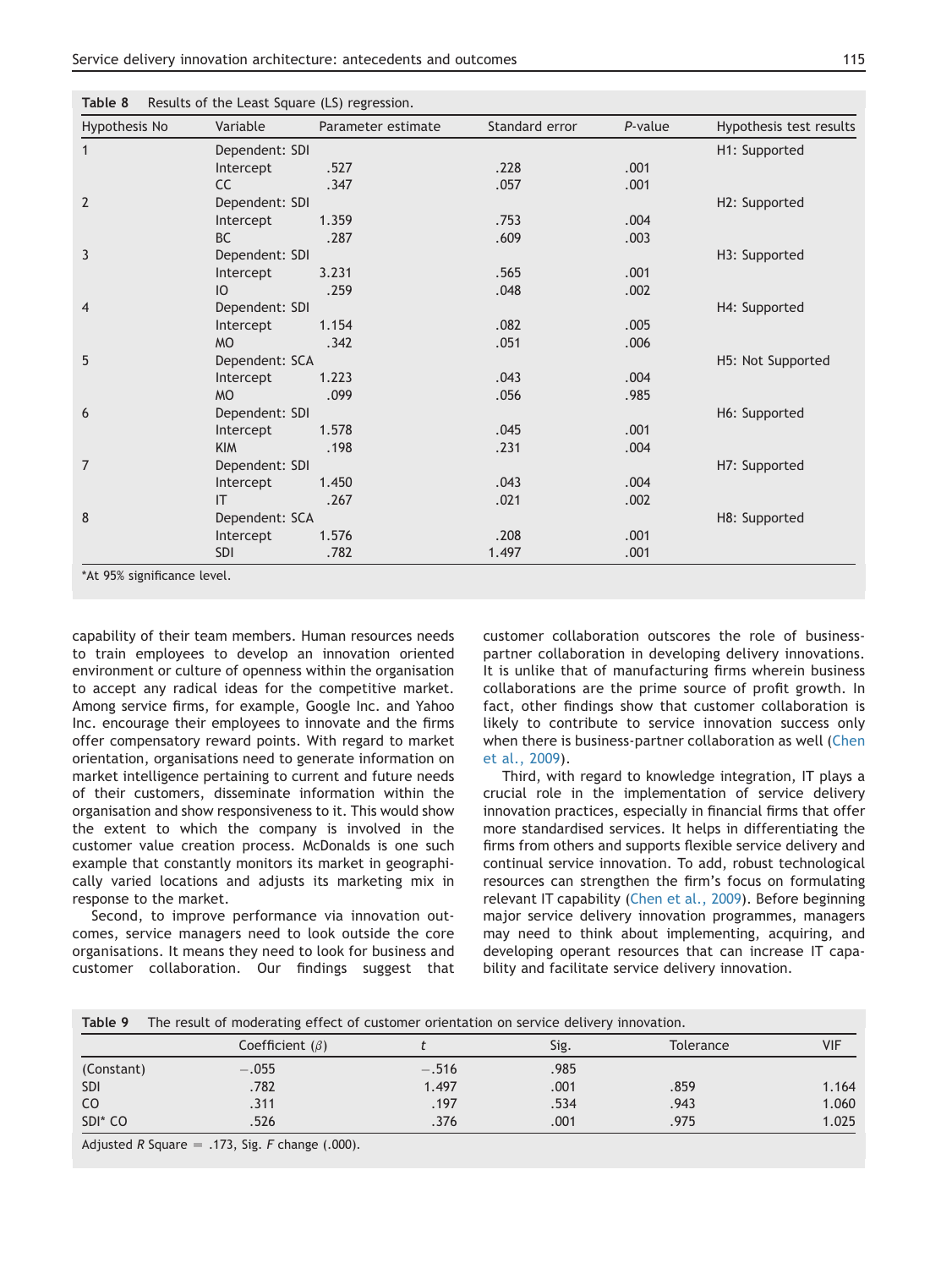<span id="page-11-0"></span>

Figure 3 The Result of moderating effect of customer orientation on service delivery innovation.

Fourth, firms should implement innovation practices in service delivery processes that introduce profitable services and improve their ability to develop different kinds of customer service that lead to competitive advantage. A firm's intangible resources do not simply create competitive advantage but enable it to be more effective in innovation activities and creating a positional advantage in the marketplace ([Bharadwaj et al., 1993;](#page-15-0) [Prahalad and](#page-16-0) [Ramaswamy, 2004;](#page-16-0) [Storey & Kahn, 2010; Vargo & Lusch,](#page-16-0) [2004, 2006, 2008\)](#page-16-0). In addition, customers notice firms' efforts toward customer service, thereby strengthening company positive images and reputations. To sum up, managers who rely on one resource alone may miss some of the benefits to be derived from other operant resources. To achieve a blend of resources, firms need to put in place rewards for sharing information, and documenting lessons learnt from past and ongoing projects. In our particular case, banking and telecommunications are such where operant resources are embedded into the projects such as self-service delivery systems.

## Future research directions

The research on service innovation has suggested a strong linkage between firm resource base, its innovative capabilities and performance outcomes in terms of competitive advantage. Future research directions include exploring how customers identify the core competency of the firm to select their market offering. The research will further substantiate the present findings on how various resources help in achieving innovative capabilities.

Service firms, just like companies in the manufacturing sector, tend to emphasise the adoption of service innovation over product innovation. Research indicates that organisational innovations are least in focus in service firms [\(Paswan et al., 2009](#page-16-0)). Hence, there is more scope to study the usefulness of intangible resources in the service industry over and above manufacturing firms. Specifically, it is emphasised that innovation in service firms varies according to the degree of innovativeness in the project

development process. Innovation literature claims that service firms need to formalise and design the service innovation process in order to take charge of their innovativeness. Managerially, the service innovation process is complex to formalise because of the nature of resources involved in the process. A formalised innovation process would have to include all available intangible firm resources necessary to undertake the innovation process. However, studies have also shown that formalised innovation processes are relatively rare in service firms, especially in comparison with manufacturing firms.

Previous studies have also shown that the innovation in service firms could come from a number of actors working in an organisation's external and internal network. Hence, service firms that want to be innovative need to think of themselves as part of innovation networks in which they interact and exchange resources, knowledge and ideas with various actors in their environment, such as customers, suppliers, or other stakeholders ([Hertog, 2000;](#page-15-0) [Miles, 2008](#page-16-0)). We propose to study these organisational factors in combination with various intangible resources suggested in this study so as to broaden their practical application.

Another promising area of research in service innovation is employee motivation to contribute to innovation. So far research has focussed mainly on highlighting the importance of various collaborating actors within the company. However, the role of employee motivation is yet to be studied in the service innovation process. The present study may also be extended to discuss the role of managers' motivation in the implementation of service delivery innovation.

Our conclusion is that there is a need for further research about managing innovation in services, which specifically tries to understand the world of the practitioners who carry out innovation as part of their everyday work. We derived our theoretical understanding from [Hunt](#page-15-0) [\(2000a, 2000b\)](#page-15-0) and identified our resources under various categories. The future scope of this work suggests testing of these resources as second order constructs i.e., at the level of various aspects. We therefore suggest an agenda for further research based on the findings in our study. Suggestions for future research have been based on the identified gaps between existing research and problems raised by practitioners in operationalising service innovation. They include [1] conducting micro studies on service innovation, [2] viewing innovation in the context of everyday operations, and [3] focussing on cross functional and cross national studies.

## Concluding thought

This research builds upon previously conducted research [\(Chen et al., 2009; Ordanini & Parasuraman, 2011; Storey &](#page-15-0) [Kahn, 2010\)](#page-15-0) and refines our understanding of how operant

| Table 10     | Structural Equation Modelling (SEM) model fit summary.         |  |  |  |    |     |      |      |
|--------------|----------------------------------------------------------------|--|--|--|----|-----|------|------|
| $\chi^2$ /df | <b>PNFI</b><br><b>RMSEA</b><br>NF<br><b>PGFI</b><br><b>AGF</b> |  |  |  |    |     |      |      |
| 3.99         |                                                                |  |  |  | Q۵ | .oz | .043 | .059 |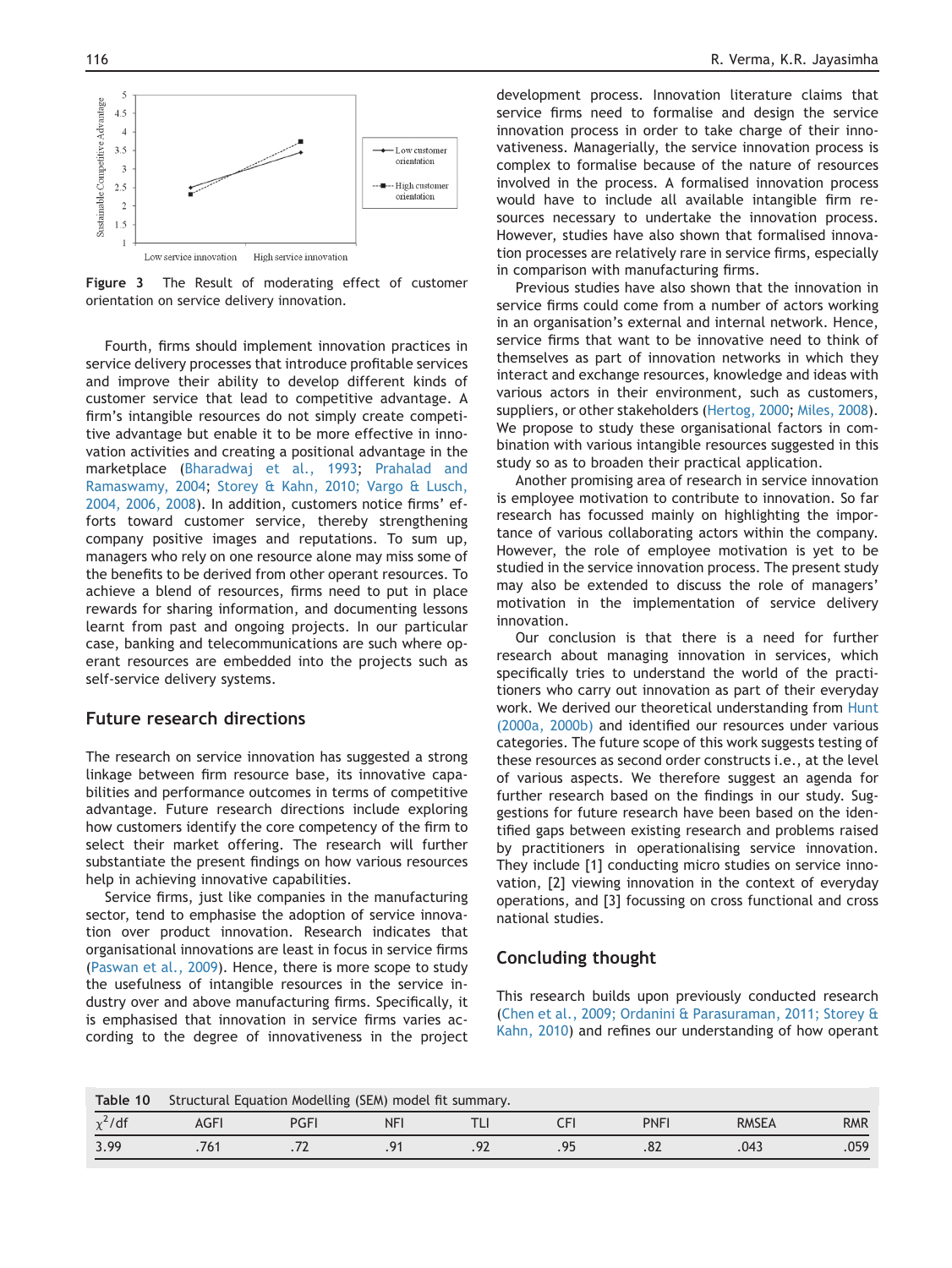| I | - |
|---|---|
|   |   |

| Hypothesised relationship         |              |                                    | Estimate | P-value |
|-----------------------------------|--------------|------------------------------------|----------|---------|
| Service delivery innovation       | $\leftarrow$ | Customer collaboration             | .345     | .002    |
| Service delivery innovation       | $\leftarrow$ | Business partner collaboration     | .287     | .000.   |
| Service delivery innovation       | $\leftarrow$ | Innovation orientation             | .259     | .004    |
| Service delivery innovation       | $\leftarrow$ | Market orientation                 | .338     | .050    |
| Service delivery innovation       | $\leftarrow$ | Knowledge integration mechanism    | .198     | .007    |
| Service delivery innovation       | $\leftarrow$ | Information technology upgradation | .266     | .005    |
| Sustainable competitive advantage | $\leftarrow$ | Service delivery innovation        | .165     | .000.   |
| Sustainable competitive advantage | $\leftarrow$ | Customer orientation               | .046     | .001    |
| Sustainable competitive advantage | $\leftarrow$ | Market orientation                 | .098     | .984    |

<span id="page-12-0"></span>Table 11 Path coefficients from the Structural Equation Modelling (SEM) analysis.

resources drive the service innovation process. A firm's intangible resources do not help in creating sustainable competitive advantage alone but also enable more effective innovation activities and creating a positional advan-tage in the marketplace [\(Bhardwaj et al., 1993;](#page-15-0) [Hoffman,](#page-15-0) [2000\)](#page-15-0). The present research suggests that a firm's resource utilisation strategy enhances its long term potential by driving the proficiency of its service innovation processes. Research shows that delivery innovation acts as a mediator for the relationship between various intangible resources (called operant resources under the SDL framework) and the firm's competitive advantage. This demonstrates the importance of operant resources in a firm's resource base.

Our research highlights resource advantage theory and service dominant logic perspective to study service delivery innovation, linking innovation drivers in terms of intangible resources and firm sustainability. We discussed drivers of service innovation with a specific focus on service delivery innovation [\(Chen et al., 2009; Merz et al., 2009; Ordanini &](#page-15-0) [Parasuraman, 2011; Storey & Kahn, 2010; Vargo & Lusch,](#page-15-0) [2004, 2006, 2008\)](#page-15-0) and investigated its relationship with other variables from the SDL and R-A theory perspective ([Hunt, 2000a, 2000b; Madhavaram & Hunt, 2008](#page-15-0)). Further, the overall impact of service delivery innovation in sustainable competitive advantage was assessed.

Our research represents an inaugural attempt to develop a comprehensive and theoretically robust framework for the understanding of all types of intangible resources [\(Hunt, 2000a, 2000b; Madhavaram & Hunt,](#page-15-0) [2008](#page-15-0)) and consequent service delivery innovation in terms of sustainable competitive advantage (as suggested by R-A theory). Our simultaneous investigation of multiple potential drivers of service innovation and their effects on competitive advantage facilitates a fine grained understanding of service innovation that has been possible through empirical findings. Our findings substantiate previous research in the field [\(Ballantyne & Varey, 2006;](#page-14-0) [Bharadwaj at al., 2005; Chen et al., 2009; Cova & Salle,](#page-14-0) [2008](#page-14-0); [Gronroos, 2006;](#page-15-0) [Hunt & Arnett, 2004; Merz at al.,](#page-15-0) [2009; Ordanini & Parasuraman, 2011; Patrick, Davey,](#page-15-0) [Muller, & Davey, 2013; Storey & Kahn, 2010\)](#page-15-0) and contribute to several literature streams [\(Baker,](#page-14-0) [Parasuraman, Grewal, & Voss, 2002; Vargo & Lusch,](#page-14-0) [2004, 2006, 2008](#page-14-0)). With this study, it is evident that the hierarchy of operant resources [\(Madhavaram & Hunt,](#page-16-0) [2008; Hunt, 2000a, 2000b](#page-16-0)) has helped marketers

conceptualise service innovation capability. Henceforth, research on developing service delivery innovation should focus on intangible resource utilisation.

Assessment of moderating role of customer orientation contributes to the existing service innovation literature ([Babakus et al., 2009; Brown & Lam, 2008](#page-14-0)). Various reviews have produced similar empirical evidence regarding customer orientation linkages to innovation and perfor-mance, especially in the service domain [\(Kelly, 1992](#page-16-0)). Our study offers a clearer understanding of the effects of customer orientation in a project management role. Insights from our study extend the findings of [Blazevic and](#page-15-0) [Lievens \(2008\)](#page-15-0) on the links between customer orientation, innovativeness, and performance and reveal that customer orientation in interaction with service delivery innovation moderates sustainable competitive advantage. Collectively, these findings offer new insights to understand the role of project managers' customer orientation in achieving competitive advantage.

Importantly, our study contributes to the evolving literature on SDL. Our analysis suggests that this new service perspective offers a potentially useful platform for integrating various firm resources, thus reinforcing or challenging their role in the innovation process ([Hunt, 2000a,](#page-15-0) [2000b; Madhavaram & Hunt, 2008\)](#page-15-0). In particular, our findings offer empirical support to the fundamental premises suggested in the current SDL framework. The framework presented in the paper emphasises the strategic importance of utilising a shared understanding of innovation enablers to guide operant resources towards value creation activity. This framework presents a roadmap for marketing researchers to explore the connection between various enablers of service innovation i.e., firm resources and their strategic allocation that is necessary for the implementation and execution of a firm's competitive advantage.

#### Acknowledgement

This is a revised and updated version of the study presented in IMR Doctoral Conference held at Indian Institute of Management, Bangalore. We duly acknowledge Prof. Shainesh G and Prof. Ramadhar Singh from IIM, Bangalore for their valuable comments in improving the quality of this paper. We also acknowledge Prof. Rajagopal, ITESM, Mexico City, Mexico for helping in the data collection process.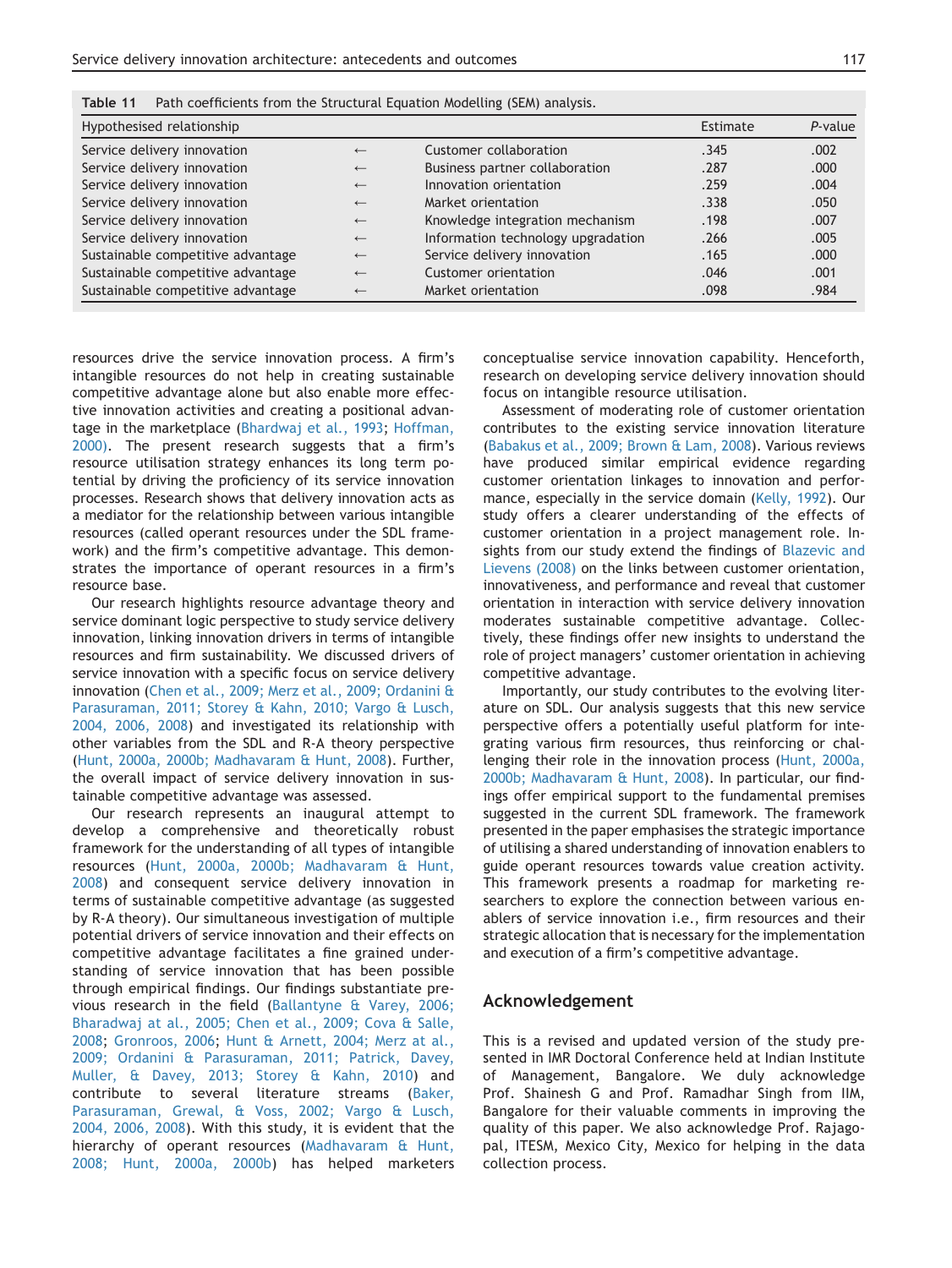# <span id="page-13-0"></span>Annexure 1 Likert Response Format (LRF) Questionnaire (originally distributed in Spanish)

| Latent construct                                                                                       | Sample<br>estimates      | T-statistic |
|--------------------------------------------------------------------------------------------------------|--------------------------|-------------|
| Customer collaboration [CC] (adapted from Gruner and Homburg, 2000) AVE = .705                         |                          |             |
| Q1. We interact with customers beyond the standards of the service industry.                           | .886                     | 6.04        |
| Q.2 The perceived intensity of customer interaction is high.                                           | .771                     | 7.04        |
| Q3. The frequency of meetings with customers is high.                                                  | .849                     | 12.05       |
| Q4. The number of customers with whom we interact is high.                                             | .721                     | 5.33        |
| Business-partner collaboration [BC] (adapted from Gruner and Homburg, 2000) AVE = .547                 |                          |             |
| Q1. We interact with business partners beyond the industry standards.                                  | .672                     | 34.23       |
| Q.2The perceived intensity of business-partner interaction is high.                                    | .693                     | 33.04       |
| Q.3The frequency of meetings with business partners is high.                                           | .732                     | 14.44       |
| Q4. The co-creation is the basis of interaction with the client.                                       | .769                     | 20.05       |
| Innovation orientation [IO] (adapted from Hurley and Hult 1998) AVE = .577                             |                          |             |
| Q1. Our company pays close attention to innovation.                                                    | .621                     | 6.05        |
| Q2. Our company emphasises the need for innovation for development.                                    | .756                     | 9.11        |
| Q3. Our company promotes the need for development and utilisation of new resources.                    | .821                     | 11.28       |
| Q4. Our company penalises those persons who do not give ideas for new innovations. (R)                 | .711                     | 14.41       |
| Q5. People are encouraged for new ideas.                                                               | .758                     | 7.49        |
| Knowledge integration mechanisms [KIM] (adapted from De-Luca & Gima, 2007) AVE = .774                  |                          |             |
| Q1. My firm encourages regular formal reports and memos that summarise learning                        | .673                     | 32.60       |
| Q2. My firm encourages information sharing meetings.                                                   | .744                     | 28.40       |
| Q3. My firm encourages face-to-face discussions by cross-functional teams                              | .783                     | 19.66       |
| Q4. My firm encourages formal analysis of failing service development projects                         | .845                     | 24.02       |
| Q5. My firm encourages formal analysis of successful service development projects.                     | .826                     | 21.80       |
| IT infrastructure support [ITIS] (adapted from Alavi & Leidner, 2001) AVE = .656                       |                          |             |
| Q1. Our team is provided with IT support for collaborative work regardless of time and place.          | .782                     | 35.01       |
| Q2. Our team is provided with IT support for communicating among team.                                 | .756                     | 26.04       |
| Q 3.Our team is provided with IT support for searching and accessing necessary information.            | .711                     | 16.02       |
| Q 4. Our team is provided with IT support for systematic storing.                                      | .674                     | 14.06       |
| Market orientation [MKTOR] (adapted from Narver & Slater, 1990) AVE = .688                             |                          |             |
| Q1.Our team member regularly shares information within our business                                    | .567                     | 14.80       |
| concerning competitor's strategies.                                                                    |                          |             |
| Q2. Our business objectives are driven by customer satisfaction.                                       | .611                     | 6.07        |
| Q3. We monitor our level of commitment and orientation to serving customers' needs.                    | .619                     | 5.78        |
| Q4.Our strategy for competitive advantage is based on our understanding                                | .743                     | 7.82        |
| of customer needs                                                                                      |                          |             |
| Q5. Our business strategies are driven by our beliefs about how we can                                 | .759                     | 8.40        |
| create greater value for customers.                                                                    |                          |             |
| Q5. We measure customer satisfaction systematically and frequently.                                    | .686                     | 9.21        |
| Q6. We give close attention to after-sales service.                                                    | .693                     | 14.70       |
| Q7.Our salespeople share information within our business concerning competitors' strategies.           | .688                     | 13.20       |
| Q8. We respond to competitive actions that threaten us.                                                | .743                     | 22.80       |
| Q9. We target customers and customer groups where we have, or can develop,<br>a competitive advantage. | .845                     | 33.10       |
| Q10. The top management team regularly discusses competitors' strengths and strategies.                | .866                     | 37.45       |
| Q11.Our top managers from every function visit our current and prospective customers.                  | .678                     | 12.16       |
| Q12. We communicate information about our successful and unsuccessful customer                         | .591                     | 6.08        |
| Q13.All of our business functions are integrated in serving the needs of our target markets.           | .762                     | 4.72        |
| Q14.All of our managers understand how everyone in our company can                                     | .827                     | 12.86       |
| contribute to creating customer value.                                                                 |                          |             |
| Service delivery innovation [SDI] (adapted from Blazevic & Lievens, 2008) AVE = .592                   |                          |             |
| Q1. Our company emphasises offering new service channels for                                           | .562                     | 22.51       |
| customers to order new services.                                                                       |                          |             |
|                                                                                                        | (continued on next page) |             |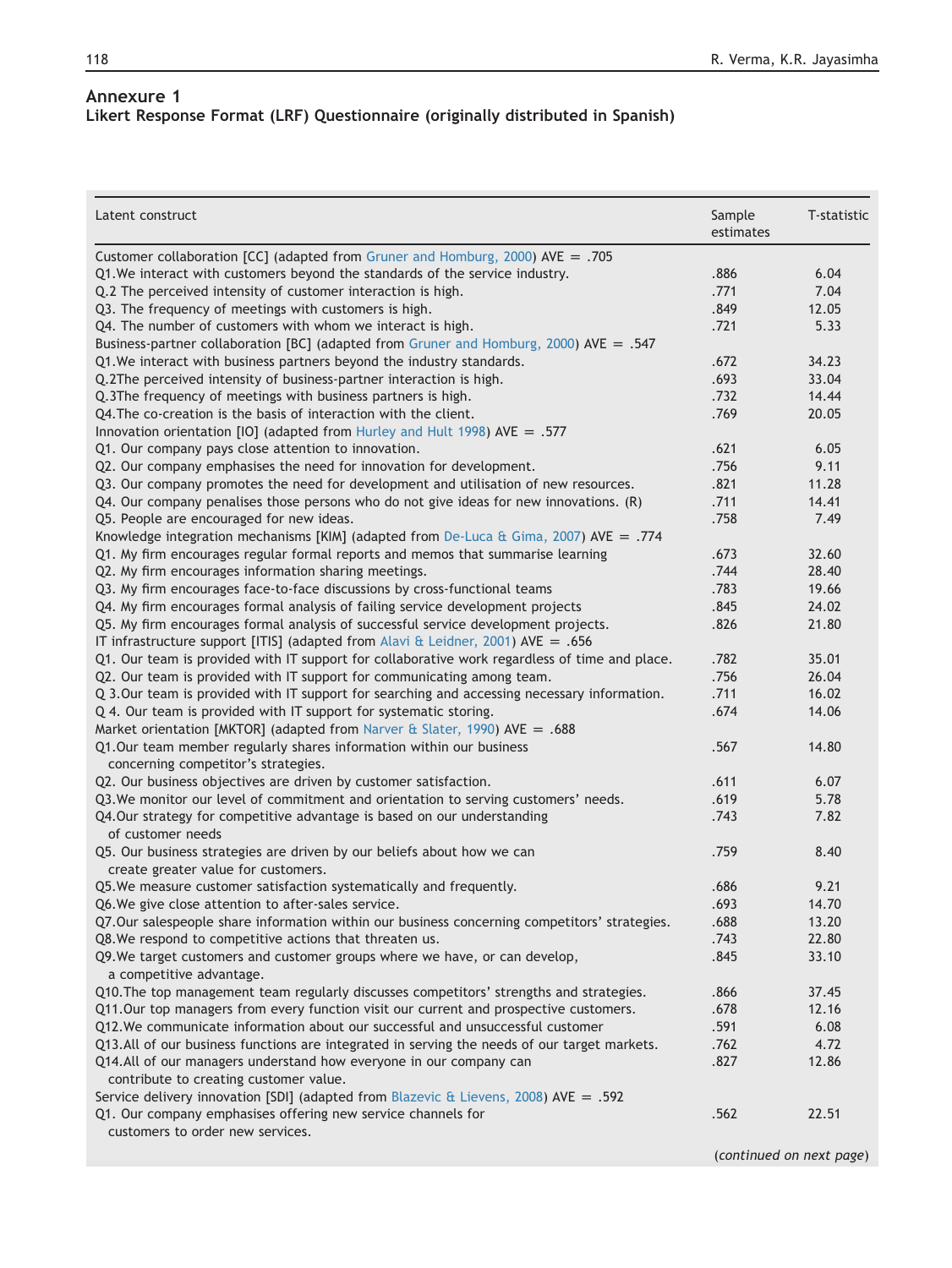| Latent construct                                                                                                             | Sample<br>estimates | T-statistic    |
|------------------------------------------------------------------------------------------------------------------------------|---------------------|----------------|
| Q2. Our company emphasises offering new service channels to adjust customer complaints.                                      | .653                | 17.80          |
| Q3. Our company emphasises offering innovative approaches to deliver new services.                                           | .674                | 14.67          |
| Q4. Our company emphasises offering new service channels to provide after-sales service.                                     | .742                | 14.20          |
| Q5. Our company emphasises the conformance of new service channels with<br>existing service channels.                        | .690                | 21.90          |
| Q6. Our company emphasises offering existing customer service and<br>consultation via new service channels.                  | .750                | 22.79          |
| Q7. Our company emphasises offering new service channels to deliver<br>existing services.                                    | .782                | 15.31          |
| Q8.Our company emphasises offering new service platforms to easily<br>introduce new services for customers.                  | .811                | 9.03           |
| Q9. Our company emphasises offering new service platforms to easily<br>develop and implement new services.                   | .622                | 22.90          |
| Q10. Our company emphasises offering new service platforms to enhance<br>service delivery capability of the firm.            | .789                | 12.40          |
| Customer orientation [CO] (adapted from Todd Donovan, Brown, & Mowen, 2004) AVE = .518                                       |                     |                |
| Q1. I enjoy anticipating the needs of customers.                                                                             | .687                | 13.60          |
| Q2. I take pleasure in making every customer feel like he/she is the only customer.                                          | .774                | 24.05          |
| Q3. Every customer problem is important to me.                                                                               | .711                | 22.06          |
| Q4. I thrive on giving individual attention to each customer.                                                                | .795                | 09.77<br>11.39 |
| Q5. I generally know what customers want before they ask.                                                                    | .854<br>.522        | 27.33          |
| Q6. I am inclined to read the customer's body language to determine                                                          |                     |                |
| how much interaction to give.<br>Q7. I enjoy delivering the intended service on time.                                        | .672                | 6.02           |
| Q8. I find a great deal of satisfaction in completing tasks precisely for customers.                                         | .832                | 15.07          |
| Q9. I enjoy having the confidence to provide good service.                                                                   | .651                | 19.66          |
| Sustainable competitive advantage [SCA] (adapted from Bharadwaj, Varadarajan, & Fahy 1993) AVE = .64                         |                     |                |
| Q1. This business innovative practice has been successful in making                                                          | .589                | 33.40          |
| the business more competitive.                                                                                               |                     |                |
| Q2. New service delivery systems have been successful in establishing<br>new markets.                                        | .721                | 27.85          |
| Q3. The new service development programme has been successful in<br>ensuring the long-term viability of the business.        | .788                | 22.70          |
| Q4. The new service delivery systems have been successful in achieving<br>better utilisation of resources.                   | .672                | 19.55          |
| Q5. Innovative service delivery has been successful in leverage sales of<br>other products and services.                     | .694                | 18.50          |
| Q6. Successful implementation of innovative delivery systems has been successful<br>in bringing new clients to the business. | .549                | 21.40          |
| Q7. The new service delivery systems have been successful in retaining<br>existing customers.                                | .795                | 22.49          |

## References

<span id="page-14-0"></span> $($ continued)

- [Alam, I. \(2002\). An exploratory investigation of user involvement in](http://refhub.elsevier.com/S0970-3896(14)00030-5/sref1) new service development. [Journal of the Academy of Marketing](http://refhub.elsevier.com/S0970-3896(14)00030-5/sref1) [Science, 30](http://refhub.elsevier.com/S0970-3896(14)00030-5/sref1)(3), 250-[261](http://refhub.elsevier.com/S0970-3896(14)00030-5/sref1).
- [Alavi, M., & Leidner, D. E. \(2001\). Knowledge management and](http://refhub.elsevier.com/S0970-3896(14)00030-5/sref91) [knowledge management systems: conceptual foundations and](http://refhub.elsevier.com/S0970-3896(14)00030-5/sref91) research issues. [MIS Quarterly, 25](http://refhub.elsevier.com/S0970-3896(14)00030-5/sref91)(1), 107-[136](http://refhub.elsevier.com/S0970-3896(14)00030-5/sref91).
- [Avlonitis, G. J., Paulina, G. P., & Spiros, P. G. \(2001\). An](http://refhub.elsevier.com/S0970-3896(14)00030-5/sref2) [empirically-based typology of product innovativeness for new](http://refhub.elsevier.com/S0970-3896(14)00030-5/sref2) [financial services: success and failure scenarios.](http://refhub.elsevier.com/S0970-3896(14)00030-5/sref2) Journal of [Product Innovation Management, 18](http://refhub.elsevier.com/S0970-3896(14)00030-5/sref2)(5), 324-[342](http://refhub.elsevier.com/S0970-3896(14)00030-5/sref2).
- [Babakus, E., Yavas, U., & Ashill, N. \(2009\). Role of customer](http://refhub.elsevier.com/S0970-3896(14)00030-5/sref3) [orientation as a moderator of the job demand-burnout-](http://refhub.elsevier.com/S0970-3896(14)00030-5/sref3)

[performance relationship: a surface-level trait perspective.](http://refhub.elsevier.com/S0970-3896(14)00030-5/sref3) Journal of Retailing,  $85(4)$ ,  $480-493$ .

- [Baker, J., Parasuraman, A., Grewal, D., & Voss, G. \(April 2002\). The](http://refhub.elsevier.com/S0970-3896(14)00030-5/sref4) [influence of multiple store environment cues on perceived](http://refhub.elsevier.com/S0970-3896(14)00030-5/sref4) [merchandise value and patronage intentions.](http://refhub.elsevier.com/S0970-3896(14)00030-5/sref4) Journal of Mar[keting, 66](http://refhub.elsevier.com/S0970-3896(14)00030-5/sref4), 120-[141](http://refhub.elsevier.com/S0970-3896(14)00030-5/sref4).
- [Ballantyne, D., & Varey, R. J.. \(2008\). The service-dominant logic](http://refhub.elsevier.com/S0970-3896(14)00030-5/sref5) and the future of marketing. [Journal of the Academy of Mar](http://refhub.elsevier.com/S0970-3896(14)00030-5/sref5)keting Science,  $36(1)$ ,  $11-14$ .
- [Bearden, W. O., & Richard, G. N. \(1999\).](http://refhub.elsevier.com/S0970-3896(14)00030-5/sref6) Handbook of marketing scales[. CA: Sage Publications.](http://refhub.elsevier.com/S0970-3896(14)00030-5/sref6)
- [Beresford, A. K. C., Pettit, S. J., & Whittaker, W. \(2005\). Improving](http://refhub.elsevier.com/S0970-3896(14)00030-5/sref7) [supply chain performance through quality management in a](http://refhub.elsevier.com/S0970-3896(14)00030-5/sref7) [global distribution environment.](http://refhub.elsevier.com/S0970-3896(14)00030-5/sref7) International Journal of Services and Operations Management,  $1(1)$ ,  $75-89$ .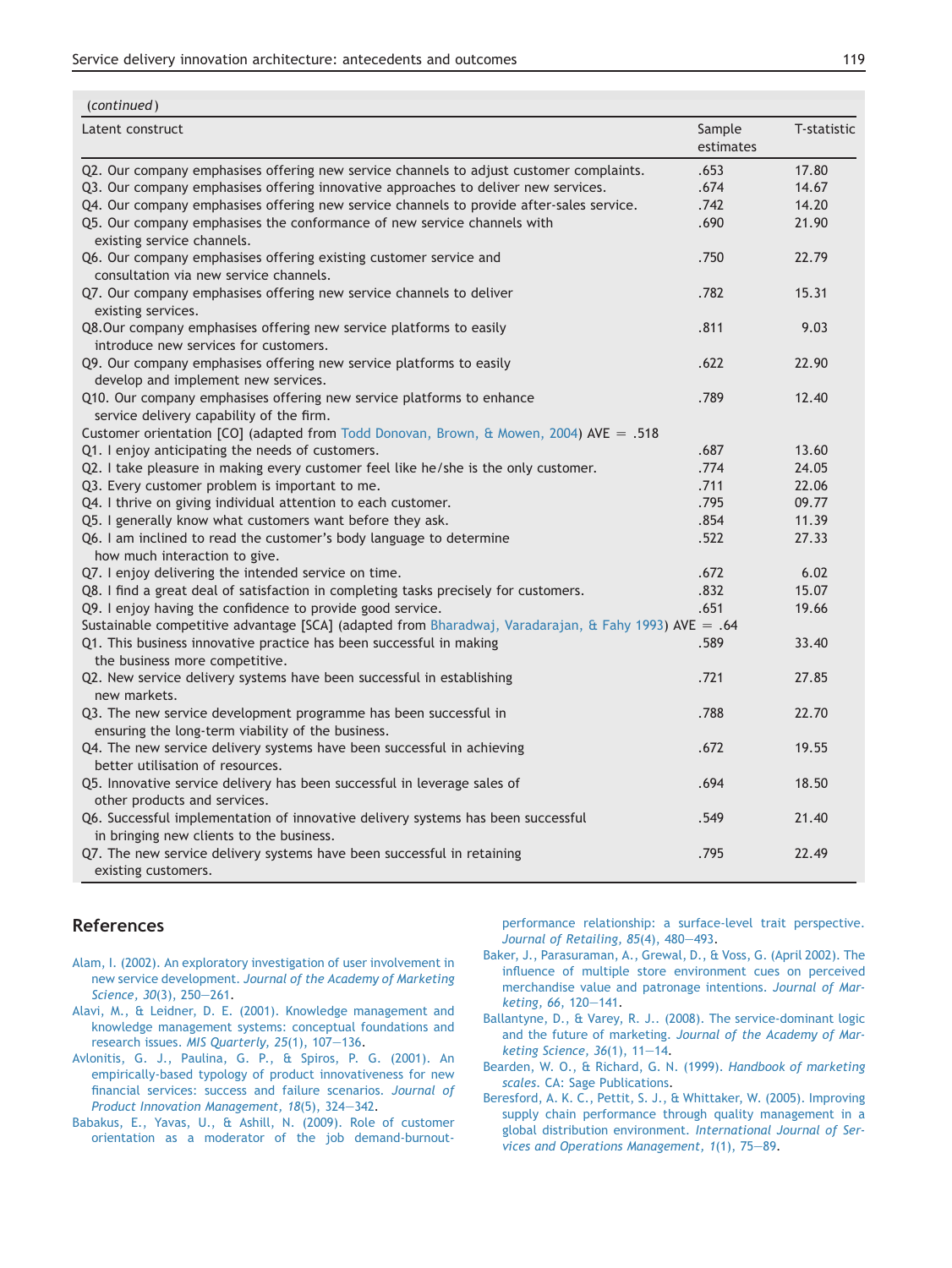- <span id="page-15-0"></span>[Bharadwaj, S. G., Varadarajan, P. R., & Fahy, J. \(1993\). Sustainable](http://refhub.elsevier.com/S0970-3896(14)00030-5/sref9) [competitive advantage in service industries: a conceptual](http://refhub.elsevier.com/S0970-3896(14)00030-5/sref9) model and research'. [Journal of Marketing, 57](http://refhub.elsevier.com/S0970-3896(14)00030-5/sref9)(4), 83-[100](http://refhub.elsevier.com/S0970-3896(14)00030-5/sref9).
- [Bharadwaj, S., Clark, T., & Kulviwat, S. \(2005\). Marketing, market](http://refhub.elsevier.com/S0970-3896(14)00030-5/sref10) [growth, and endogenous growth theory: an inquiry into the](http://refhub.elsevier.com/S0970-3896(14)00030-5/sref10) causes of market growth. [Journal of the Academy of Marketing](http://refhub.elsevier.com/S0970-3896(14)00030-5/sref10) [Science, 33](http://refhub.elsevier.com/S0970-3896(14)00030-5/sref10)(3), 347-[359](http://refhub.elsevier.com/S0970-3896(14)00030-5/sref10).
- [Blazevic, V., & Lievens, A. \(2008\). Managing innovation through](http://refhub.elsevier.com/S0970-3896(14)00030-5/sref12) [customer coproduced knowledge in electronic services: an](http://refhub.elsevier.com/S0970-3896(14)00030-5/sref12) exploratory study. [Journal of the Academy of Marketing Sci](http://refhub.elsevier.com/S0970-3896(14)00030-5/sref12)ence,  $36(1)$ ,  $138-151$  $138-151$ .
- [Boyer, K. K., & Hult, G. T. M. \(2005\). Customer behavior in an](http://refhub.elsevier.com/S0970-3896(14)00030-5/sref14) [online ordering application: a decision scoring model.](http://refhub.elsevier.com/S0970-3896(14)00030-5/sref14) Decision [Sciences, 36](http://refhub.elsevier.com/S0970-3896(14)00030-5/sref14)(4), 569-[598.](http://refhub.elsevier.com/S0970-3896(14)00030-5/sref14)
- [Brown, S. P., & Lam, S. K. \(2008\). A meta-analysis of relationships](http://refhub.elsevier.com/S0970-3896(14)00030-5/sref15) [linking employee satisfaction to customer responses.](http://refhub.elsevier.com/S0970-3896(14)00030-5/sref15) Journal of [Retailing, 84](http://refhub.elsevier.com/S0970-3896(14)00030-5/sref15)(3), 243-[255](http://refhub.elsevier.com/S0970-3896(14)00030-5/sref15).
- [Burdenski, T. \(2000\). Evaluating univariate, bivariate, and multi](http://refhub.elsevier.com/S0970-3896(14)00030-5/sref16)[variate normality using graphical and statistical procedures.](http://refhub.elsevier.com/S0970-3896(14)00030-5/sref16) Multiple Linear Regression Viewpoints,  $26(2)$ ,  $15-30$  $15-30$ .
- Byrne, B. (2001). [Structural equation modeling with AMOS: Basic](http://refhub.elsevier.com/S0970-3896(14)00030-5/sref92) [concepts, applications and programming](http://refhub.elsevier.com/S0970-3896(14)00030-5/sref92). NJ: Lawrence Erl[baum Associates; Mahwah](http://refhub.elsevier.com/S0970-3896(14)00030-5/sref92).
- [Chang, S. J., Witteloostuijn, V., & Eden, L. \(2010\). Common](http://refhub.elsevier.com/S0970-3896(14)00030-5/sref93) [method variance in international business research.](http://refhub.elsevier.com/S0970-3896(14)00030-5/sref93) Journal of [International Business Studies, 41](http://refhub.elsevier.com/S0970-3896(14)00030-5/sref93), 178-[184.](http://refhub.elsevier.com/S0970-3896(14)00030-5/sref93)
- [Chen, Ja.-S., Tsou, T. H., & Huang, Ya.-A. \(2009\). Service delivery](http://refhub.elsevier.com/S0970-3896(14)00030-5/sref17) [innovation: antecedents and impact on firm performance.](http://refhub.elsevier.com/S0970-3896(14)00030-5/sref17) [Journal of Service Research, 12](http://refhub.elsevier.com/S0970-3896(14)00030-5/sref17)(1), 36-[55.](http://refhub.elsevier.com/S0970-3896(14)00030-5/sref17)
- Chesbrough, H. W. (2003). [The new imperative for creating and](http://refhub.elsevier.com/S0970-3896(14)00030-5/sref18) profiting from technology[. Boston, MA: Harvard Business School](http://refhub.elsevier.com/S0970-3896(14)00030-5/sref18) [Press.](http://refhub.elsevier.com/S0970-3896(14)00030-5/sref18)
- Chesbrough, H. (2006). [Open business models: How to thrive in the](http://refhub.elsevier.com/S0970-3896(14)00030-5/sref19) new innovation landscape[. Boston: Harvard Business School](http://refhub.elsevier.com/S0970-3896(14)00030-5/sref19) [Press.](http://refhub.elsevier.com/S0970-3896(14)00030-5/sref19)
- [Chin, W. W. \(1998\). The partial least squares approach to structural](http://refhub.elsevier.com/S0970-3896(14)00030-5/sref20) [equation modeling. In G. A. Marcoulides \(Ed.\),](http://refhub.elsevier.com/S0970-3896(14)00030-5/sref20) Modern methods of business research[. London: Lawrence Erlbaum Associates.](http://refhub.elsevier.com/S0970-3896(14)00030-5/sref20)
- [Churchill, G. A., Jr. \(1979\). A paradigm for developing better](http://refhub.elsevier.com/S0970-3896(14)00030-5/sref21) [measures of marketing constructs.](http://refhub.elsevier.com/S0970-3896(14)00030-5/sref21) Journal of Marketing Research,  $16(1)$ ,  $64-73$ .
- [Conner, K. R., & Prahalad, C. K. \(1996\). A resource-based theory of](http://refhub.elsevier.com/S0970-3896(14)00030-5/sref22) [the firm: knowledge versus opportunism.](http://refhub.elsevier.com/S0970-3896(14)00030-5/sref22) Organization Science,  $7(5)$ ,  $477-501$  $477-501$ .
- [Cova, B., & Salle, R. \(2008\). Marketing solutions in accordance with](http://refhub.elsevier.com/S0970-3896(14)00030-5/sref23) [the S-D logic: co-creating value with customer network actors.](http://refhub.elsevier.com/S0970-3896(14)00030-5/sref23) [Industrial Marketing Management, 37](http://refhub.elsevier.com/S0970-3896(14)00030-5/sref23)(2), 270-[277.](http://refhub.elsevier.com/S0970-3896(14)00030-5/sref23)
- [Dawson, R., & Horenkamp, M. \(2007\).](http://refhub.elsevier.com/S0970-3896(14)00030-5/sref24) Service delivery innovation: [Creating client value and enhancing profitability](http://refhub.elsevier.com/S0970-3896(14)00030-5/sref24). SAP America [Inc](http://refhub.elsevier.com/S0970-3896(14)00030-5/sref24).
- [Day, G. S., & Wensley, R. \(1988\). Assessing advantage: a framework](http://refhub.elsevier.com/S0970-3896(14)00030-5/sref25) [for diagnosing competitive superiority.](http://refhub.elsevier.com/S0970-3896(14)00030-5/sref25) Journal of Marketing,  $52(2)$ ,  $1-21$ .
- [De-Luca, L., & Gima, K. A. \(2007\). Market knowledge dimensions](http://refhub.elsevier.com/S0970-3896(14)00030-5/sref26) [and cross-functional collaboration: examining the different](http://refhub.elsevier.com/S0970-3896(14)00030-5/sref26) [routes to product innovation performance.](http://refhub.elsevier.com/S0970-3896(14)00030-5/sref26) Journal of Marketing,  $71(1)$ ,  $95-112$ .
- [Deshpande, R., Farley, J. U., & Webster, F. E., Jr. \(1993\). Corporate](http://refhub.elsevier.com/S0970-3896(14)00030-5/sref27) [culture, customer orientation, and innovativeness in Japanese](http://refhub.elsevier.com/S0970-3896(14)00030-5/sref27) [firms: a quadrad analysis.](http://refhub.elsevier.com/S0970-3896(14)00030-5/sref27) Journal of Marketing,  $57(1)$ ,  $23-27$ .
- [Durvasula, S., Andrews, J. C., Lyonski, S., & Netemeyer, R. G.](http://refhub.elsevier.com/S0970-3896(14)00030-5/sref29) [\(1993\). Assessing the cross-national applicability of consumer](http://refhub.elsevier.com/S0970-3896(14)00030-5/sref29) [behaviour models, a model of attitude toward advertising in](http://refhub.elsevier.com/S0970-3896(14)00030-5/sref29) general. [Journal of Consumer Research, 19](http://refhub.elsevier.com/S0970-3896(14)00030-5/sref29), 626-[636](http://refhub.elsevier.com/S0970-3896(14)00030-5/sref29).
- [Faems, D., Looy, B. V., & Debackere, K. \(2005\). Interorgani](http://refhub.elsevier.com/S0970-3896(14)00030-5/sref30)[zation collaboration and innovation: toward a portfolio](http://refhub.elsevier.com/S0970-3896(14)00030-5/sref30) approach. [Journal of Product Innovation Management,](http://refhub.elsevier.com/S0970-3896(14)00030-5/sref30)  $22(3)$ ,  $238-250$  $238-250$ .
- [Fang, E. \(2008\). Customer participation and the trade-off between](http://refhub.elsevier.com/S0970-3896(14)00030-5/sref31) [new product innovativeness and speed to market.](http://refhub.elsevier.com/S0970-3896(14)00030-5/sref31) Journal of [Marketing, 72](http://refhub.elsevier.com/S0970-3896(14)00030-5/sref31)(4), 90-[104.](http://refhub.elsevier.com/S0970-3896(14)00030-5/sref31)
- [Fornell, C., & Larcker, D. F. \(1981\). Evaluating structural equation](http://refhub.elsevier.com/S0970-3896(14)00030-5/sref32) [models with unobservable variables and measurement error.](http://refhub.elsevier.com/S0970-3896(14)00030-5/sref32) [Journal of Marketing Research, 18](http://refhub.elsevier.com/S0970-3896(14)00030-5/sref32)(1), 39-[50](http://refhub.elsevier.com/S0970-3896(14)00030-5/sref32).
- [Gallouj, F., & Olivier, W. \(1997\). Innovation in services.](http://refhub.elsevier.com/S0970-3896(14)00030-5/sref33) Research Policy, 26[\(4/5\), 537](http://refhub.elsevier.com/S0970-3896(14)00030-5/sref33)-[556](http://refhub.elsevier.com/S0970-3896(14)00030-5/sref33).
- Gronroos, C. (2000). [Service management and marketing: A](http://refhub.elsevier.com/S0970-3896(14)00030-5/sref35) [customer relationship management approach](http://refhub.elsevier.com/S0970-3896(14)00030-5/sref35). West Sussex, UK: [John Wiley and Sons](http://refhub.elsevier.com/S0970-3896(14)00030-5/sref35).
- [Gronroos, C. \(2006\). What can a service logic offer marketing](http://refhub.elsevier.com/S0970-3896(14)00030-5/sref36p) [theory? In R. F. Lusch, & S. L. Vargo \(Eds.\),](http://refhub.elsevier.com/S0970-3896(14)00030-5/sref36p) The service[dominant logic of marketing: Dialog, debate, and directions](http://refhub.elsevier.com/S0970-3896(14)00030-5/sref36p) [M.E. Sharpe](http://refhub.elsevier.com/S0970-3896(14)00030-5/sref36p) (354-[364\) NY: Armonk.](http://refhub.elsevier.com/S0970-3896(14)00030-5/sref36p)
- [Gruner, K. E., & Homburg, C. \(2000\). Does customer interaction](http://refhub.elsevier.com/S0970-3896(14)00030-5/sref36) [enhance new product success.](http://refhub.elsevier.com/S0970-3896(14)00030-5/sref36) Journal of Business Research,  $49(1)$ ,  $1-14$ .
- [Habbershon, T. G., & Williams, M. L. \(1999\). A resource-based](http://refhub.elsevier.com/S0970-3896(14)00030-5/sref38) [framework for assessing the strategic advantages of family](http://refhub.elsevier.com/S0970-3896(14)00030-5/sref38) firms. Family Business Review,  $12(1)$ ,  $1-26$  $1-26$ .
- [Hair, J. F., Jr., Anderson, R. E., Tatham, R. L., & Black, W. C.](http://refhub.elsevier.com/S0970-3896(14)00030-5/sref39) (2006). Multivariate data analysis [\(5th ed.\). New Delhi: Pearson](http://refhub.elsevier.com/S0970-3896(14)00030-5/sref39) [Edition.](http://refhub.elsevier.com/S0970-3896(14)00030-5/sref39)
- [Hertog, P. \(2000\). Knowledge-intensive business services as co](http://refhub.elsevier.com/S0970-3896(14)00030-5/sref40)producers of innovation. [International Journal of Innovation](http://refhub.elsevier.com/S0970-3896(14)00030-5/sref40) [Management, 4](http://refhub.elsevier.com/S0970-3896(14)00030-5/sref40)(4), 491-[528.](http://refhub.elsevier.com/S0970-3896(14)00030-5/sref40)
- [Hinkin, T. R. \(1998\). A brief tutorial on the development of mea](http://refhub.elsevier.com/S0970-3896(14)00030-5/sref95)[sures for use in survey questionnaires.](http://refhub.elsevier.com/S0970-3896(14)00030-5/sref95) Organizational Research [Methods, 1](http://refhub.elsevier.com/S0970-3896(14)00030-5/sref95), 104-[121.](http://refhub.elsevier.com/S0970-3896(14)00030-5/sref95)
- [Hipp, C., & Grupp, H. \(2005\). Innovation in the service sector: the](http://refhub.elsevier.com/S0970-3896(14)00030-5/sref41) [demand for service-specific innovation measurement concepts](http://refhub.elsevier.com/S0970-3896(14)00030-5/sref41) and typologies. [Research Policy, 34](http://refhub.elsevier.com/S0970-3896(14)00030-5/sref41)(4), 517-[535](http://refhub.elsevier.com/S0970-3896(14)00030-5/sref41).
- [Hoffman, N. \(2000\). An examination of the "Sustainable Competi](http://refhub.elsevier.com/S0970-3896(14)00030-5/sref96)[tive Advantage" concept: past, present, and future.](http://refhub.elsevier.com/S0970-3896(14)00030-5/sref96) Academy of Marketing Science Review,  $4(1)$ ,  $4-37$ .
- [Hu, L., & Bentler, P. M. \(1999\). Cut off criteria for fit indices in](http://refhub.elsevier.com/S0970-3896(14)00030-5/sref97) [covariance structure analysis: Conventional criteria versus al](http://refhub.elsevier.com/S0970-3896(14)00030-5/sref97)ternatives. Structural Equation Modeling,  $6(1)$ , 1-[55](http://refhub.elsevier.com/S0970-3896(14)00030-5/sref97).
- [Hunt, S. D. \(1995\). The resource advantage theory of competition:](http://refhub.elsevier.com/S0970-3896(14)00030-5/sref42) [toward explaining productivity and economic growth.](http://refhub.elsevier.com/S0970-3896(14)00030-5/sref42) Journal of Management Inquiry,  $4(4)$ ,  $317-332$  $317-332$ .
- [Hunt, S. D. \(1999\). The strategic imperative and sustainable](http://refhub.elsevier.com/S0970-3896(14)00030-5/sref43) [competitive advantage: public policy and resource advantage](http://refhub.elsevier.com/S0970-3896(14)00030-5/sref43) theory. [Journal of the Academy of Marketing Science, 27](http://refhub.elsevier.com/S0970-3896(14)00030-5/sref43)(2),  $144 - 159.$  $144 - 159.$  $144 - 159.$
- [Hunt, S. D. \(2000\). A general theory of competition: too eclectic or](http://refhub.elsevier.com/S0970-3896(14)00030-5/sref44) [not eclectic enough? Too incremental or not incremental](http://refhub.elsevier.com/S0970-3896(14)00030-5/sref44) enough? [Journal of Macromarketing, 20](http://refhub.elsevier.com/S0970-3896(14)00030-5/sref44)(1), 77-[81](http://refhub.elsevier.com/S0970-3896(14)00030-5/sref44).
- Hunt, S. D. (2000). [A general theory of competition: Resources,](http://refhub.elsevier.com/S0970-3896(14)00030-5/sref45) [competences, productivity, economic growth](http://refhub.elsevier.com/S0970-3896(14)00030-5/sref45). California: Sage [Publications](http://refhub.elsevier.com/S0970-3896(14)00030-5/sref45).
- [Hunt, S. D. \(2002\). Marketing and a general theory of competition.](http://refhub.elsevier.com/S0970-3896(14)00030-5/sref46) [Journal of Marketing Management, 18](http://refhub.elsevier.com/S0970-3896(14)00030-5/sref46)(1/2), 239-[247.](http://refhub.elsevier.com/S0970-3896(14)00030-5/sref46)
- [Hunt, S. D. \(2011\). Sustainable marketing, equity, and eco](http://refhub.elsevier.com/S0970-3896(14)00030-5/sref47)[nomic growth: a resource-advantage, economic freedom](http://refhub.elsevier.com/S0970-3896(14)00030-5/sref47) approach. [Journal of Academy of Marketing Science, 39](http://refhub.elsevier.com/S0970-3896(14)00030-5/sref47)(1),  $7 - 20.$  $7 - 20.$  $7 - 20.$
- [Hunt, S. D., & Arnett, D. \(2004\). Market segmentation strategy,](http://refhub.elsevier.com/S0970-3896(14)00030-5/sref48) [competitive advantage and public policy: grounding segmen](http://refhub.elsevier.com/S0970-3896(14)00030-5/sref48)[tation strategy in resource-advantage theory.](http://refhub.elsevier.com/S0970-3896(14)00030-5/sref48) Australian Marketing Journal,  $12(1)$ ,  $32-37$ .
- [Hunt, S. D., & Morgan, R. M. \(1997\). Resource-advantage theory: a](http://refhub.elsevier.com/S0970-3896(14)00030-5/sref49) [snake swallowing its tail or a general theory of competition?](http://refhub.elsevier.com/S0970-3896(14)00030-5/sref49) The [Journal of Marketing, 61](http://refhub.elsevier.com/S0970-3896(14)00030-5/sref49)(4), 74-[82.](http://refhub.elsevier.com/S0970-3896(14)00030-5/sref49)
- [Hurley, R. F., & Tomas, M. H. \(1998\). Innovation, market orienta](http://refhub.elsevier.com/S0970-3896(14)00030-5/sref50)[tion, and organizational learning: an integration and empirical](http://refhub.elsevier.com/S0970-3896(14)00030-5/sref50) examination. [Journal of Marketing, 62](http://refhub.elsevier.com/S0970-3896(14)00030-5/sref50)(3), 42-[54](http://refhub.elsevier.com/S0970-3896(14)00030-5/sref50).